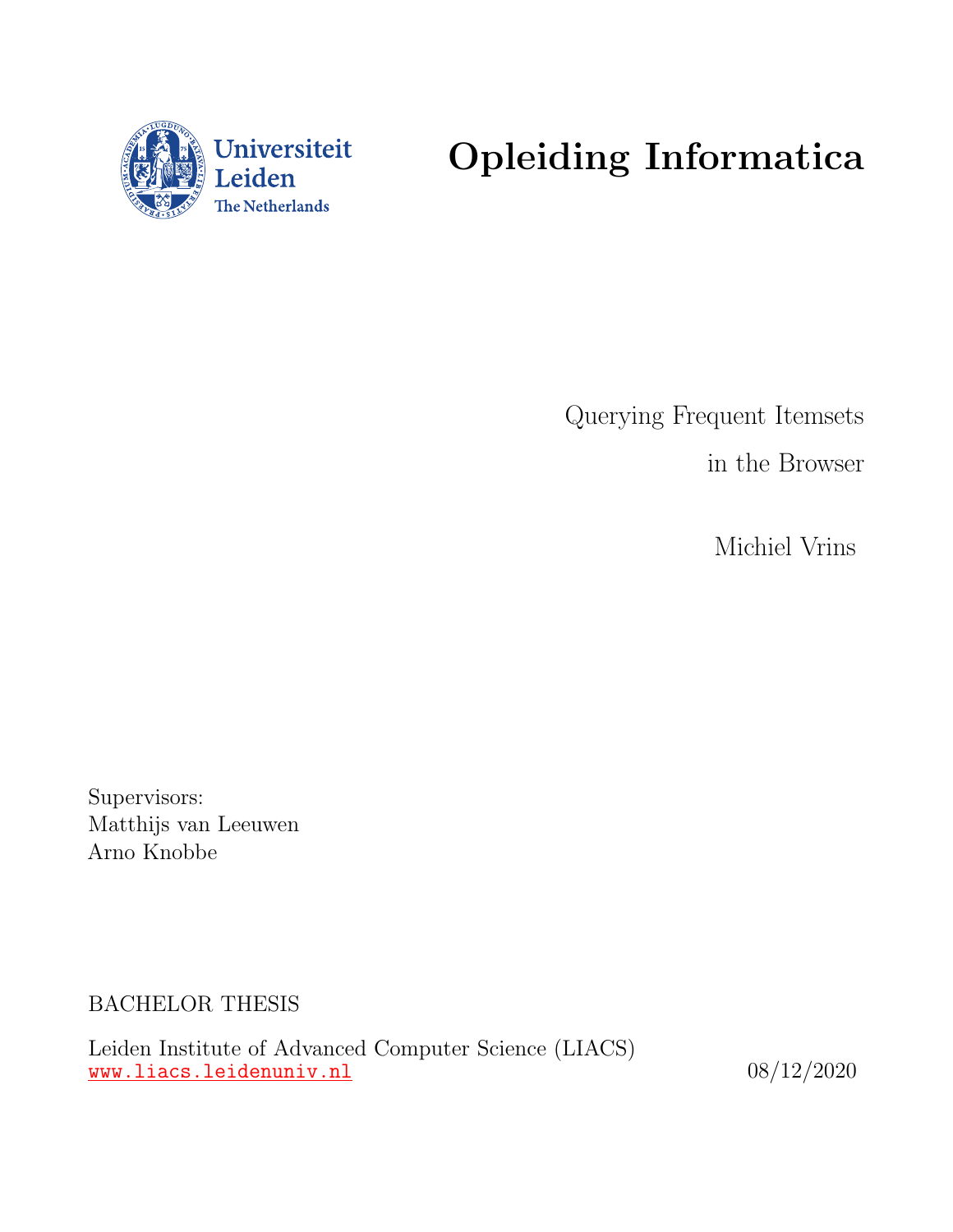#### Abstract

The aim of this thesis is to investigate how non data experts can effectively query a set of frequent itemsets to find interesting patterns in their data set.

Frequent itemset mining is a technique to find repeating patterns in data that consists of rows of transactions such as purchases in a supermarket. These patterns consist of items often occurring together in these transactions. This information can be used by domain experts to, for instance, optimize the positioning of items in a store to increase their sales.

Currently it is difficult for domain experts to find these frequent itemsets and even if they have them, it is difficult to filter through them. It is difficult to find these itemsets because the tools that can do this are not very accessible for people without a background in data mining. Furthermore, if a domain expert finds these frequent itemsets, the list of them will usually be too large to look through without any help. This thesis tries to make it easier for domain experts to find the frequent itemsets and also to exploit their knowledge by allowing the user to filter through the frequent itemsets using an easy to use query language. To do this, we propose a browser-based tool to obtain the frequent itemsets out of a given data set and allow the user to filter through them with an easy to use query language. This program is run completely in the browser, without offloading anything to a server to ensure safety of their data. We also performed a preliminary user study to evaluate the usability and effectiveness of the query language. From these results we can say that the query language is effective for people with a background in computer science.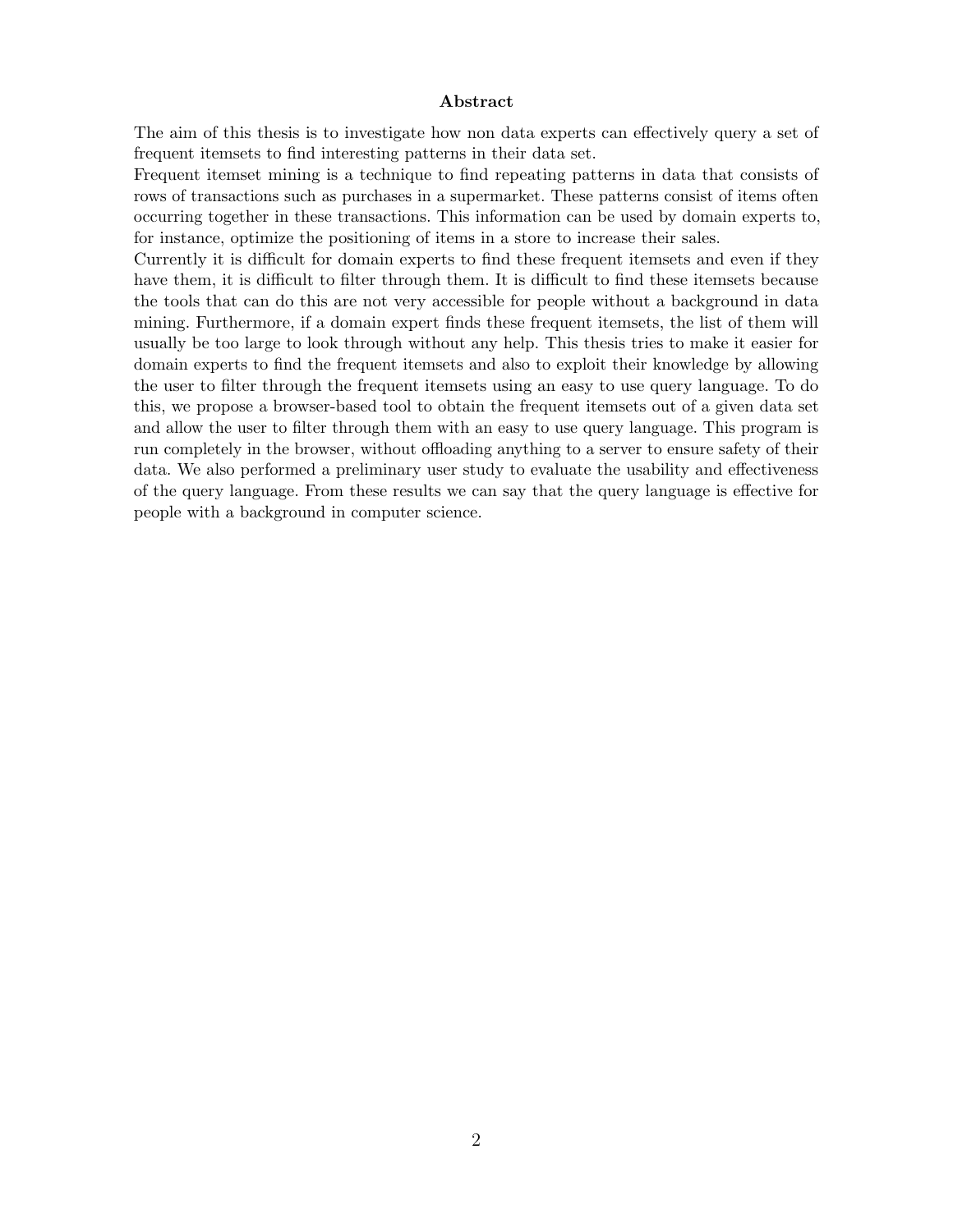# Contents

| 1                       | Introduction<br>1.1                                                                                                                                                                                                                                                    | 1<br>$\mathbf{1}$                                                            |
|-------------------------|------------------------------------------------------------------------------------------------------------------------------------------------------------------------------------------------------------------------------------------------------------------------|------------------------------------------------------------------------------|
| $\bf{2}$                | <b>Related work</b>                                                                                                                                                                                                                                                    | $\overline{2}$                                                               |
| $\bf{3}$                | <b>Frequent itemset mining</b><br>The Apriori algorithm resources in the set of the set of the set of the set of the set of the set of the set of the set of the set of the set of the set of the set of the set of the set of the set of the set of the set of<br>3.1 | $\overline{2}$<br>3                                                          |
| 4                       | Data exploration<br>4.1<br>4.2<br>4.3                                                                                                                                                                                                                                  | 4<br>$\overline{5}$<br>$\overline{5}$<br>6                                   |
| $\overline{\mathbf{5}}$ | Implementation<br>5.1<br>5.1.1<br>5.1.2<br>5.2<br>5.2.1<br>5.2.2<br>5.2.3<br>Item mapping $\ldots \ldots \ldots \ldots \ldots \ldots \ldots \ldots \ldots \ldots \ldots \ldots \ldots$                                                                                 | $\overline{7}$<br>$\overline{7}$<br>$\overline{7}$<br>8<br>9<br>9<br>9<br>10 |
| 6                       | Evaluation<br>6.1                                                                                                                                                                                                                                                      | 10<br>10                                                                     |
| 7                       | <b>Results</b>                                                                                                                                                                                                                                                         | 12                                                                           |
| 8                       | <b>Discussion</b>                                                                                                                                                                                                                                                      | 14                                                                           |
| 9                       | <b>Conclusion</b>                                                                                                                                                                                                                                                      | 16                                                                           |
|                         | <b>10 References</b>                                                                                                                                                                                                                                                   | 16                                                                           |
|                         | A Appendix                                                                                                                                                                                                                                                             | 18<br>18<br>19                                                               |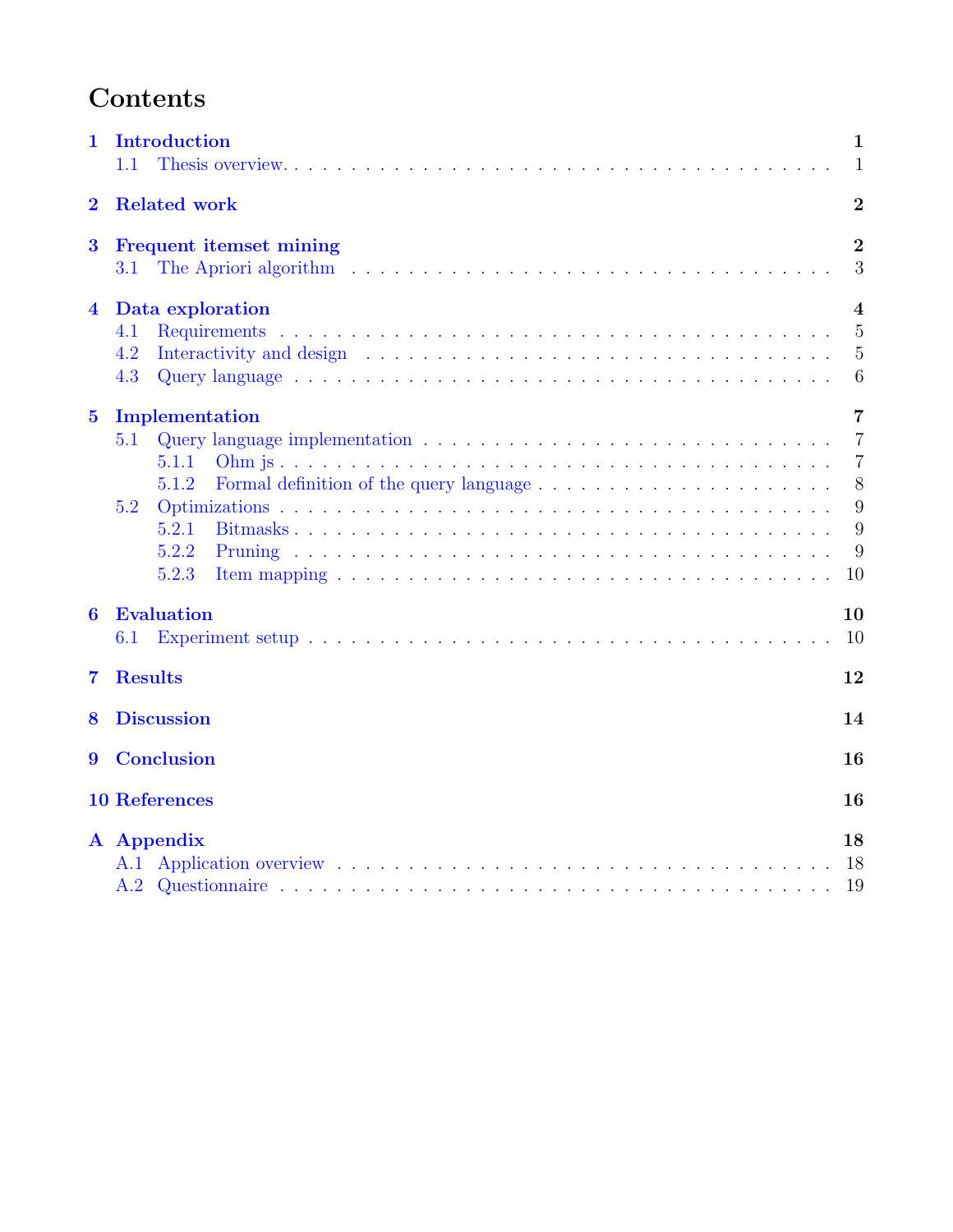# <span id="page-3-0"></span>1 Introduction

With the increase of collected data in the world, being able to easily analyze all the data is becoming increasingly more important. Analyzing data can however prove very difficult to people with little experience or education in it. Different techniques have been developed over the years to find certain patterns in data which are useful to people even without experience or training in data analysis. One such technique is frequent itemset mining  $\boxed{2}$  and it can be used to find recurring patterns in a data set. The technique is relatively straightforward and the first fast algorithm, which is still used today, was proposed in 1994 [\[3\]](#page-18-3). In short, frequent itemset mining finds all subsets in a binary data set that occur more than a predetermined number of times. As an example, lets say that in a small data set of 20 transactions bread and cheese are bought together 10 times and the minimum threshold is set to 3. The set of bread and cheese occurs more than 3 times in the data set and is therefore frequent. It can however be hard to find frequent itemsets for people without a background in data science. To add to that, even if all the frequent itemsets are found, finding the relevant information can be hard due to the large number of results. This is commonly referred to as the 'pattern explosion'.

This thesis focuses on the question: How can we create a query language that can be used to effectively filter through frequent itemsets by non data experts, while still allowing for advanced queries containing negations, logical OR and logical AND?

This thesis provides an easy to use browser-based program to find the frequent item sets from a data set, and an easy-to-use query language to filter the results. By making the program browser-based it lowers the threshold for non data scientists to use the program. The program accepts data in the CSV format where the data contains rows with items. These rows can for instance contain individual transactions from a supermarket, consisting of only the items bought. To evaluate the effectiveness of this query language a preliminary study on a group of computer science students has been performed.

The target audience are domain experts with little knowledge about data mining with the intent that they can find useful patterns, in the form of frequent item sets, from their data without requiring expensive data scientists. These patterns can then be used to improve their services. For instance a restaurant could adjust the position of items on the menu, or a supermarket the position of items in the store. This is already a widely adopted technique in supermarkets today [\[9\]](#page-19-0).

### <span id="page-3-1"></span>1.1 Thesis overview.

This thesis will start with discussing some previous research and programs which are related to pattern mining. This is followed by chapter 3 with an introduction to the concept of frequent itemset mining. In chapter 4 the data exploration features of the application will be thoroughly explained; in chapter 5 the implementation, with a formal description of the query language and in depth explanations of how certain optimizations are implemented. In chapter 6 a user study and its results are presented. Finally in chapter 7 and 8, we finish by discussing our findings and conclusions.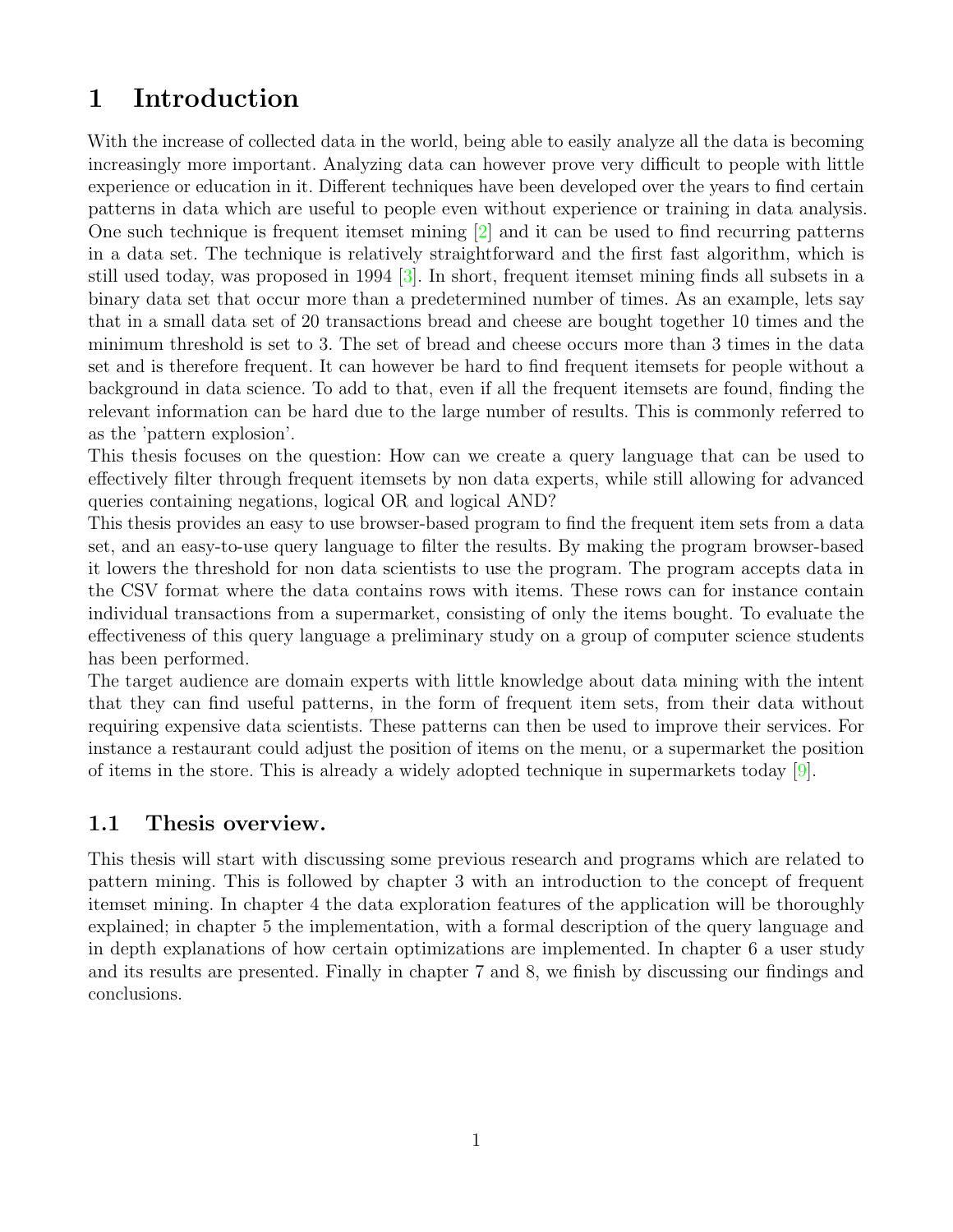### <span id="page-4-0"></span>2 Related work

Many different data mining tools have been developed over the years. Some of these tools can be widely used and have a large number of options that can be tuned like Rapid Miner [\[11\]](#page-19-1) and Cortana [\[10\]](#page-19-2). But also smaller more specific tools have been developed for specific data exploration tasks like Viper [\[13\]](#page-19-3). Many other recent techniques focus on integrating the users input into the pattern mining and making it more interactive to try to reduce the so-called pattern explosion. This can be done by adjusting the sampling distribution in realtime [\[4\]](#page-18-4). Many of these tools also move away from frequent itemset mining and instead focus on other techniques such as subgroup discovery. This technique has the advantage that it uses quality measures which show statistical significance of a found subgroup [\[7\]](#page-18-5). The biggest problem with the bigger tools, like Rapid Miner and Cortana, is that they require data mining knowledge in order to effectively use them as can be seen from the preliminary results from [\[13\]](#page-19-3), where even computer science students needed significantly more time to find answers to general questions about a given data set than using their proposed tool, VIPER. Some tools have been developed which focus on making the exploration of patterns move visual, like MIME  $[6]$  and Viper, but these lack the ability to make complicated filters for the resulting itemsets.

The application proposed in this thesis does not focus on trying to use the user input to reduce the 'pattern explosion'. Using extra input to reduce the number of results is a form of constraint-based pattern mining and the most common form of it is the use of minimum support in frequent itemset mining  $[12]$ .

Instead, this application allows the user to easily filter all the resulting patterns using a query language and allow the user to easily view all original data associated with a chosen pattern.

### <span id="page-4-1"></span>3 Frequent itemset mining

Frequent itemset mining is a concept where a list of transactions can be processed to find subsets of those transactions which occur more than a specific number of times in a given data set consisting of transactions. A transaction here is a list of items. A transaction can for instance be the different items bought at a supermarket or restaurant in a single sale, but it can be any list of items. An itemset here can be any combination of items from the transactions. The number of times such a subset occurs in a data set is called the support count. This can be formally described by the following.

Let  $T$  be a database of transactions,  $t$  an arbitrary transaction and  $X$  an arbitrary itemset.

The support count of  $X$  with respect to  $T$  is defined by the number of transactions  $t$  in  $T$  containing X.

 $supportCount(X) = | t \in T; X \in t |$ 

Table [1](#page-5-1) and [2](#page-5-2) illustrate how such a database of transactions could look like and the corresponding support count of itemsets from that database. Some of the itemsets in Table [2](#page-5-2) have been omitted.

For a subset to be frequent it needs to occur a certain minimum number of times in different transactions. This minimum number of times is called the minimum support. This means that the support count of a set needs to be larger than the minimum support for it to be frequent.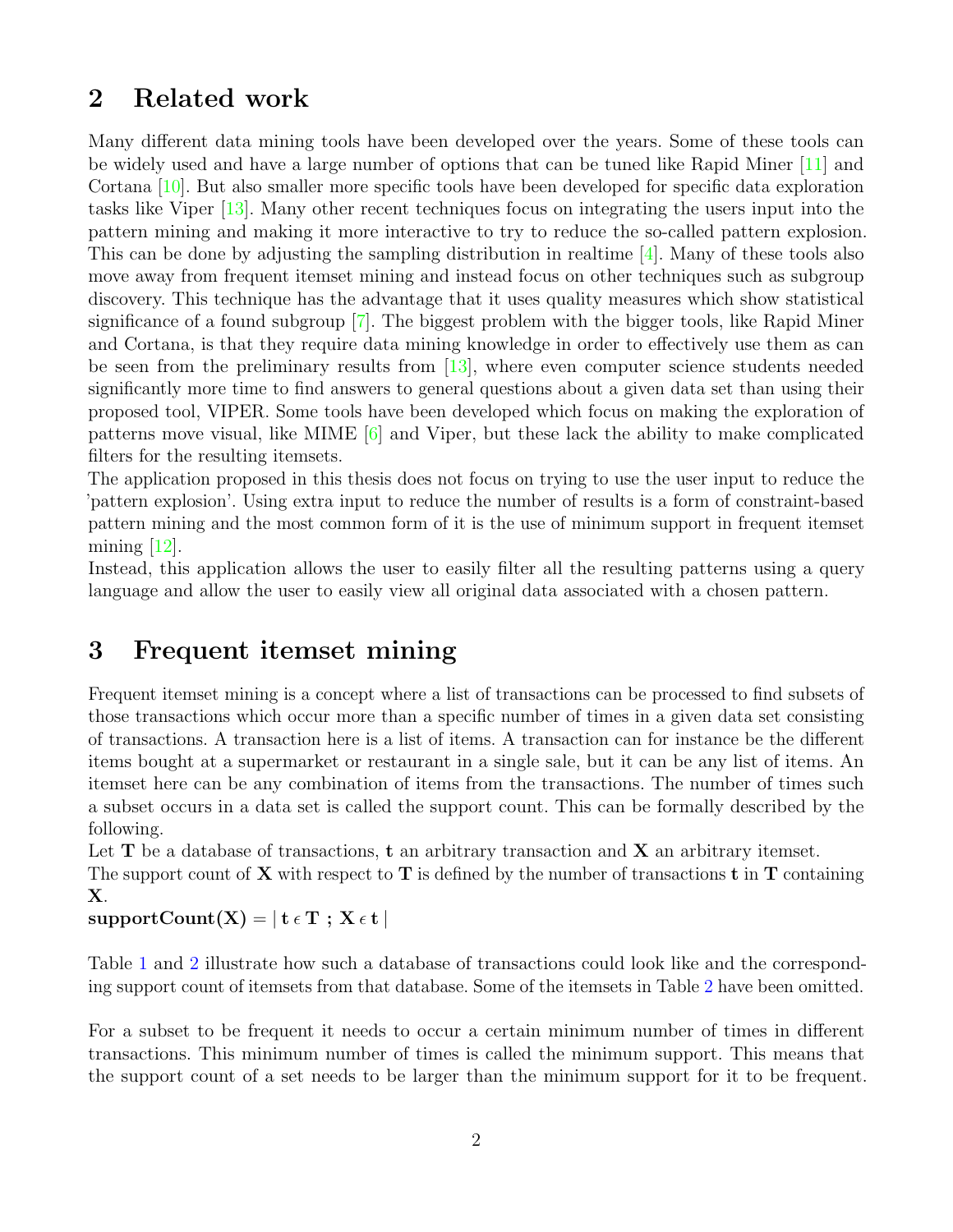#### Transaction

| whole milk, margarine, tropical fruit               |
|-----------------------------------------------------|
| whole milk                                          |
| coffee, bottled water, sausage, rum                 |
| canned beer                                         |
| whole milk, tropical fruit, margarine shopping bags |
| whole milk, tropical fruit                          |

<span id="page-5-1"></span>Table 1: Example of transaction database

| <b>Itemset</b>                        | Support count |
|---------------------------------------|---------------|
| whole milk                            |               |
| tropical fruit                        | 3             |
| whole milk, tropical fruit            | 3             |
| margarine                             | 2             |
| whole milk, margarine                 | 2             |
| coffee                                | 1             |
| bottled water                         |               |
| whole milk, margarine, tropical fruit | $\mathbf{1}$  |
|                                       |               |

<span id="page-5-2"></span>Table 2: Itemsets and corresponding support derived from table [1](#page-5-1)

There is not a real best value for the minimum support, as it is highly dependent on the data set. Furthermore the computational time required for lower supports is significantly higher. This is because with a higher support we can prune more of the search tree. How this pruning occurs is explained in more detail in [5.2.2.](#page-11-2) There are however techniques that can estimate the number of frequent itemsets given a specific minimum support. There are also techniques which can estimate a minimum support given a requested number of frequent items [\[14\]](#page-19-5). This will be discussed more in section [8.](#page-16-0)

Having a higher support gives fewer results, this can make it easier to look through the results. However some of the results that are filtered out with a higher support can also be interesting, this makes it hard to find the best value for the support. In order to find all frequent itemsets, the Apriori algorithm can be used. This algorithm dynamically creates itemsets from the database and tests them on all the transactions, checking if they have a support count greater than the min support. The way how these itemsets are dynamically created is explained further in [5.2.2.](#page-11-2)

### <span id="page-5-0"></span>3.1 The Apriori algorithm

The following pseudocode is a representation of the Apriori Algorithm [\[2\]](#page-18-2), which is an algorithm that finds frequent itemsets in a relational database. It has all core functionality needed for calculating the frequent itemsets but it does not contain the full algorithm that is used in the application in order to keep the pseudocode readable. The full implementation can be found in the source code of the application. The pruning optimization, which is explained in more detailed in 6.3.2, is added in the pseudocode. The bitmasks and item mapping optimizations, explained in 6.3.1 and 6.3.3, have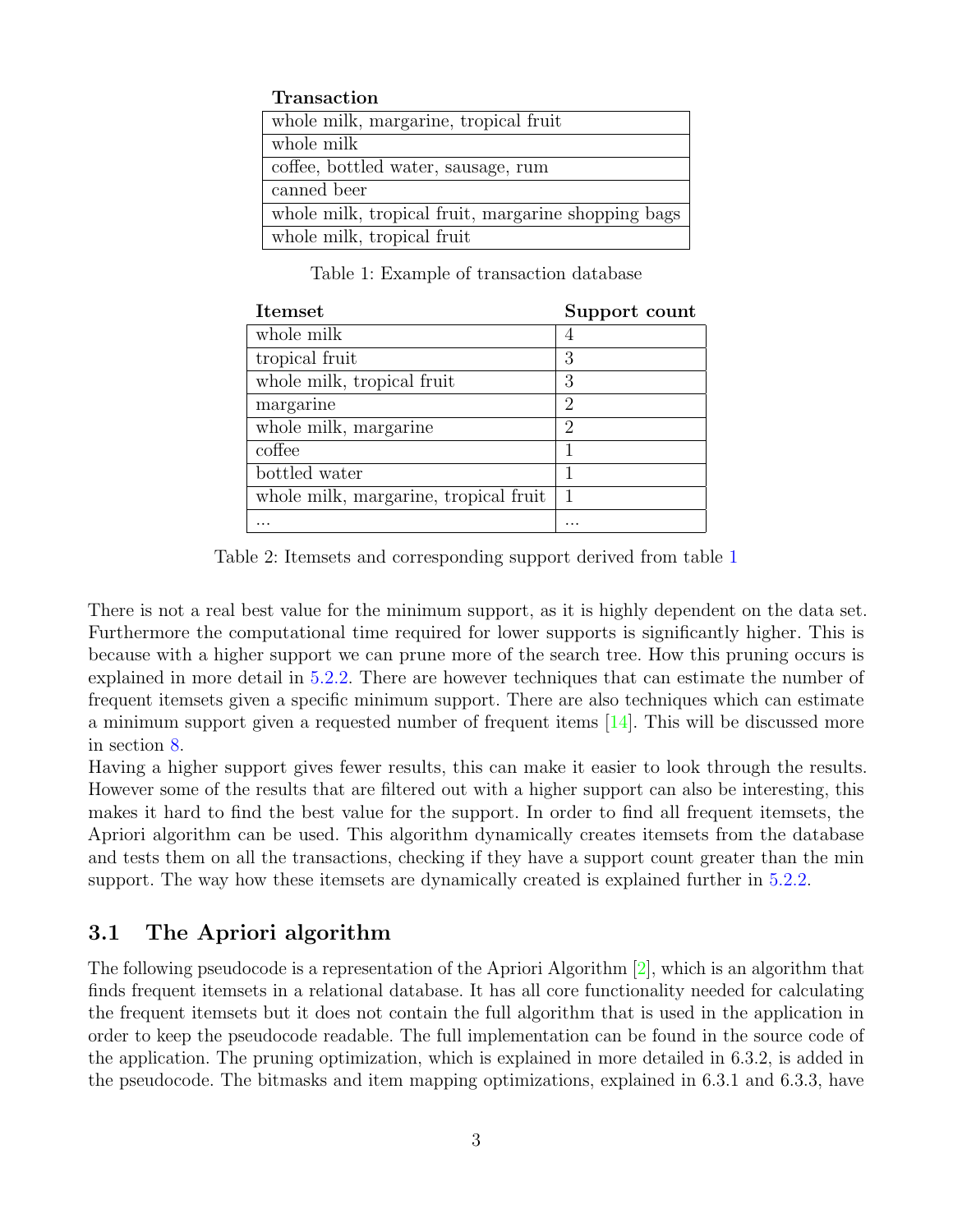been omitted.

The Apriori algorithm works by starting with a set of all itemsets from the data containing only a single item, in other words all unique items. The number of times these itemsets are subsets of transactions in the database, their support, is counted. If this amount is bigger than the minimum support, the itemset is marked as frequent. New candidate itemsets are created from these frequent itemsets while accounting for duplicates (the way this is done is further explained in section [5.2.2\)](#page-11-2). These new candidates are then tested again for frequency and the process continues until no candidates are left. The algorithm then returns all itemsets marked as frequent.

The algorithm has two arguments: a data set consisting of transactions, and an integer for the minimum support. The algorithm returns a set containing all itemsets which are frequent.

|     | <b>Algorithm 1</b> Apriori algorithm $\boxed{2}$ |                                                                                                                            |
|-----|--------------------------------------------------|----------------------------------------------------------------------------------------------------------------------------|
|     | <b>Argument1</b> A transactional database        |                                                                                                                            |
|     | <b>Argument2</b> Minimum support                 |                                                                                                                            |
|     |                                                  | 1: $c \leftarrow candidates \triangleright$ Initialize candidates with set of all itemsets of size 1 which occur more than |
|     | minSupport times in the data                     |                                                                                                                            |
|     | 2: $j \leftarrow c$                              | $\triangleright$ Copy c into j                                                                                             |
|     | 3: $Fi \leftarrow empty$                         |                                                                                                                            |
|     | 4: while $c \neq \emptyset$ do                   | $\triangleright$ Continue if candidates not empty                                                                          |
| 5:  | $Fc \leftarrow empty$                            |                                                                                                                            |
| 6:  | for all $x \in c$ do                             | $\triangleright$ Check if candidates are frequent                                                                          |
| 7:  | if x.occurrences $\geq$ minSupport then          |                                                                                                                            |
| 8:  | Fi.push(x)                                       |                                                                                                                            |
| 9:  | Fc.push(x)                                       |                                                                                                                            |
| 10: | end if                                           |                                                                                                                            |
| 11: | end for                                          |                                                                                                                            |
| 12: | $c \leftarrow \emptyset$                         |                                                                                                                            |
| 13: | for all $y \in Fc$ do                            | $\triangleright$ Create new candidates for next iteration                                                                  |
| 14: | for all $l \in j$ do                             | $\triangleright$ For all frequent candidates                                                                               |
| 15: | if y.lastItem $\lt l$ then                       | $\triangleright$ Compare the integer representations                                                                       |
| 16: | $T \leftarrow y.append(l)$                       |                                                                                                                            |
| 17: | c.push(T)                                        |                                                                                                                            |
| 18: | end if                                           |                                                                                                                            |
| 19: | end for                                          |                                                                                                                            |
| 20: | end for                                          |                                                                                                                            |
|     | 21: end while                                    |                                                                                                                            |
|     | 22: return $Fi$                                  | $\triangleright$ The frequent itemsets in the data                                                                         |

# <span id="page-6-0"></span>4 Data exploration

In this chapter the requirements of the application are described. Furthermore we describe how a user can interact with the application. Finally we describe the query language it's functionalities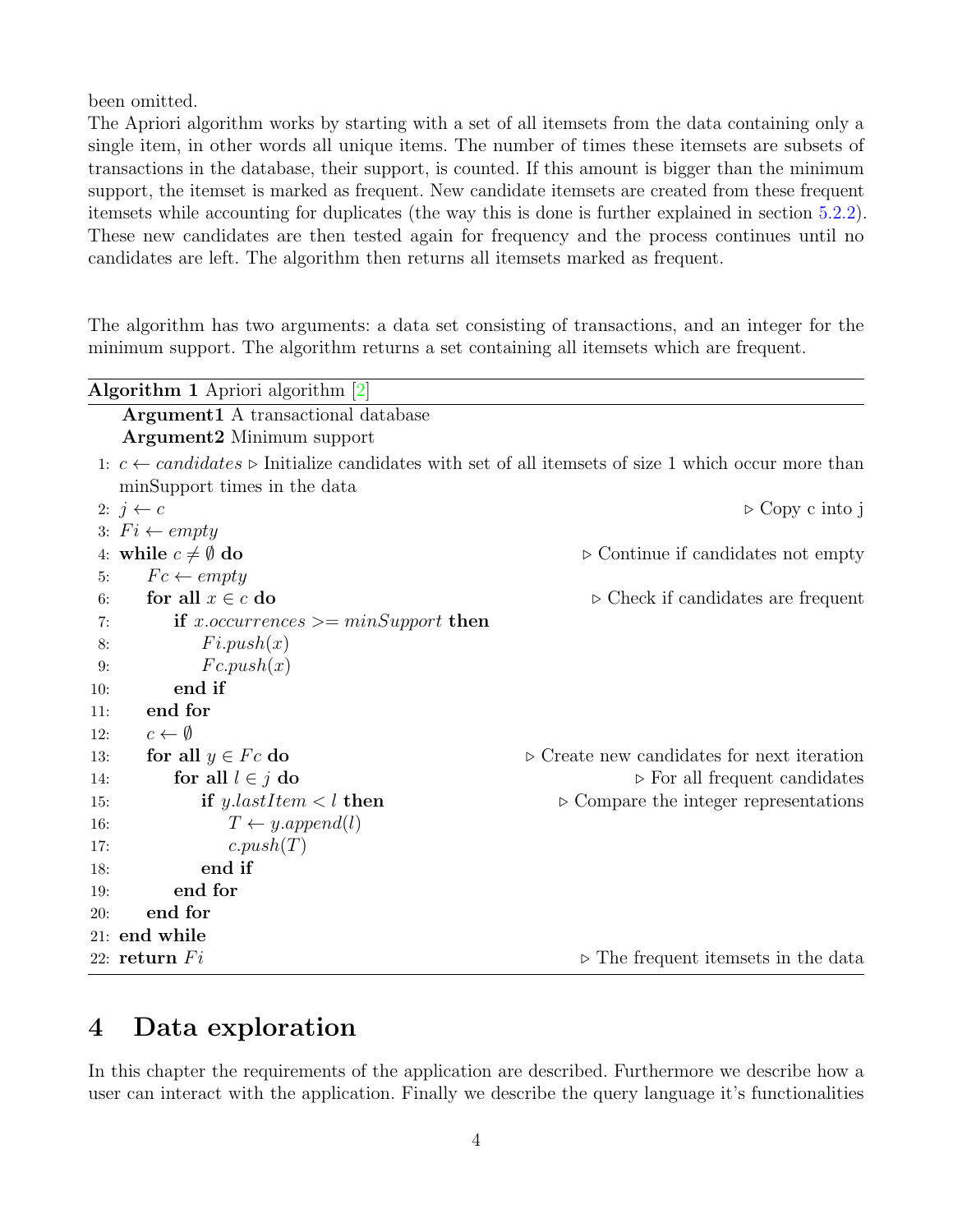and provide some examples of possible queries.

### <span id="page-7-0"></span>4.1 Requirements

The application has to fulfill two main tasks. First of all, it needs to be able to process a users input data, generate frequent itemsets from it and finally display them. Secondly, it needs to provide the user the ability to filter itemsets based on a query he supplies. The application should also be intuitive or self explaining in a way that a user does not require external help in order to perform the actions he wishes to perform with the application.

### <span id="page-7-1"></span>4.2 Interactivity and design

When opening the browser-based application, the user is greeted with the option to load his data into the application. He is also already introduced to the search bar and the table where the frequent itemsets will appear after loading the data as can be seen in Appendix [1](#page-7-2) Figure 2. The table contains the following text: "Start by loading your data from a file!" so the user knows he needs to load a file first.

|                                         | <b>Interactive Frequent Itemset mining</b>    |            |   |
|-----------------------------------------|-----------------------------------------------|------------|---|
|                                         | <b>Load sample data</b><br><b>Choose file</b> |            |   |
|                                         |                                               |            |   |
|                                         |                                               |            |   |
| Input your query here                   |                                               |            | ❸ |
| r,                                      |                                               |            |   |
| FrequentItemSets                        | #Items                                        | Occurences |   |
| Start by loading your data from a file! |                                               |            |   |

<span id="page-7-2"></span>Figure 1: Opening page of the application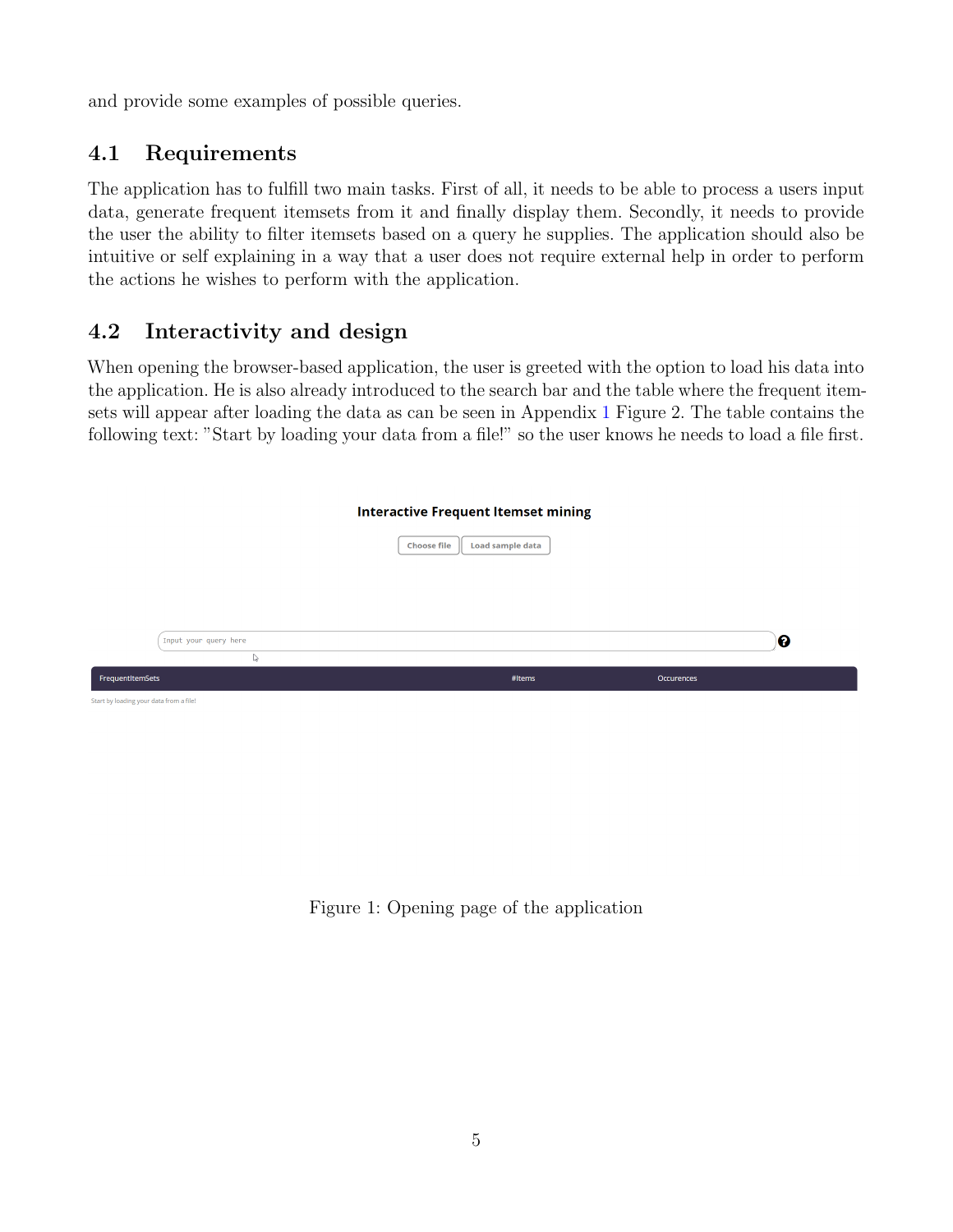|                       | Input your query here |              |                   |                 | ❸ |
|-----------------------|-----------------------|--------------|-------------------|-----------------|---|
| 949 results.          |                       | $\mathbb{S}$ |                   |                 |   |
| FrequentitemSets      |                       |              | $^{\circ}$ #Items | ♦ Occurences    |   |
| abrasive cleaner      |                       |              | $\overline{1}$    | 11              |   |
| baking powder         |                       |              | $\mathbf{1}$      | 30 <sub>2</sub> |   |
| beef                  |                       |              | $\overline{1}$    | 97              |   |
| beef, berries         |                       |              | $\overline{2}$    | 13              |   |
| beef, brown bread     |                       |              | <b>2</b>          | 12              |   |
| beef, domestic eggs   |                       |              | $\overline{2}$    | 12              |   |
| beef,pastry           |                       |              | $\overline{2}$    | 12              |   |
| beef,pork             |                       |              | $\overline{2}$    | 14              |   |
| beef, root vegetables |                       |              | $\overline{2}$    | 28              |   |
| beef, shopping bags   |                       |              | $\overline{2}$    | 13              |   |

<span id="page-8-1"></span>Figure 2: Application after loading a data set

After loading a data set, all frequent itemsets can be viewed in a list in the web application. In order to make it easier for the user to find useful frequent itemsets, the list can be sorted on the number of unique items in the frequent itemset and on the number of total occurrences in the input data. An example of how this would look like with a sample data set can be seen in Appendix [2.](#page-8-1) Furthermore, the user can click a frequent itemset and instantly see a list of all the transactions containing this itemset. This list also shows the number of unique items and the number of occurrences in the case of duplicate transactions. In the items of the transactions, the frequent itemset contained in the transaction will be displayed in red so it can be easily identified. In Appendix [A.1](#page-20-2) a screenshot can be found of how this would look like.

#### <span id="page-8-0"></span>4.3 Query language

In order to filter through the resulting frequent itemsets, a query language has been created. The language is designed to be easy even for people without experience in query languages, but still also provide additional functionality for people with experience in query languages such as the ability to filter on the negations and the ability to use logical AND and OR. In order to be easy and intuitive to use, a user can simply type a word and it will filter the results to only show results containing that string. It also allows for filtering on multiple words by separating them with a comma. This functionality is important for domain experts who already have certain ideas of what could be useful or maybe only the data containing a specific word is relevant to them. A user can also search more strictly by surrounding a string with quotation marks, the string must then fully match.

A user can also filter on itemsets that do not contain a word by simply placing it in not() . These results can then further be filtered by appending words after it separated by commas.

For the more advanced part of the query language, a user can choose to perform multiple queries and show them together by surrounding the individual queries in parentheses and separate them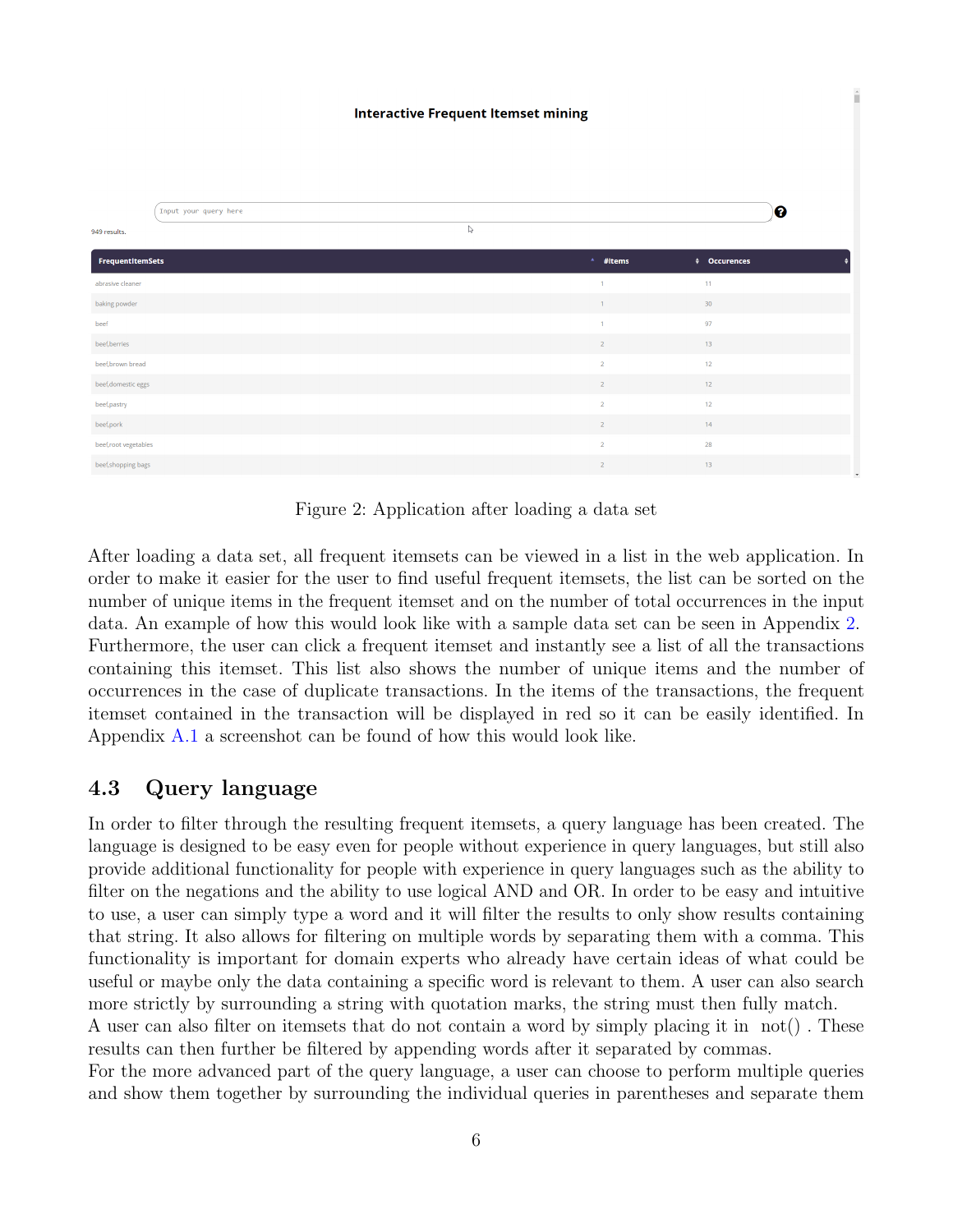with 'OR' or a space. In these individual queries, a user can for instance filter for frequent itemsets containing an item A and not containing a certain other item B. This result can then be appended to all frequent itemsets containing item B. In order to maintain readability, commas are interchangeable with 'AND'. The 'AND' can only be used with the imprecise filter if it is surrounded with brackets. To make the user aware that the syntax of a query is incorrect, it will color the background in red. It also colors it green when the syntax is correct and show a counter for the number of results, so that small changes can be more easily detected.

Table [3](#page-9-3) describes the main functionality supported by the query language, with corresponding examples.

| Query functionality                                     | Example                                                           |
|---------------------------------------------------------|-------------------------------------------------------------------|
| Filter on itemsets containing certain string            | Margarine                                                         |
| Filter on itemsets containing a precisely matching item | "tropical fruit"                                                  |
| Filter on multiple items (precise and imprecise)        | coffee, bottled                                                   |
|                                                         | "coffee", "bottled water"                                         |
| Combine queries with logical AND                        | (carrot) AND (potato)                                             |
|                                                         | carrot, potato                                                    |
|                                                         | potato, not (carrot)                                              |
| Filter on not containing items                          | (potato) AND not (carrot)                                         |
|                                                         | not("whole milk")                                                 |
|                                                         | (carrot) (potato)                                                 |
| Combine queries with logical OR                         | (carrot) OR (potato)                                              |
|                                                         | (carrot) OR ("whole milk" AND "potato")                           |
| Apply filter on a combination of subqueries             | $((\text{carrot}) \text{ OR } (\text{"whole milk" AND "potato"))$ |
|                                                         | AND $not("beef")$                                                 |

<span id="page-9-3"></span>Table 3: Query language functionality with examples

# <span id="page-9-0"></span>5 Implementation

The application is browser-based and is implemented in HTML5, CSS3 and JavaScript. Sending all the data from the user to a server for processing is not a feasible option for security and bandwidth reasons. Therefore all the data processing is done on the user's computer in JavaScript. Since JavaScript is relatively slow, several optimizations had to be made to keep the application responsive.

### <span id="page-9-1"></span>5.1 Query language implementation

### <span id="page-9-2"></span>5.1.1 Ohm js

The query language is implemented using an external library called Ohmjs. [\[15\]](#page-19-6) This open source JavaScript library allows for describing the syntax of the language using a Parsing expression grammar(PEG), which can be used to describe a formal grammar. Furthermore it supports adding semantics to the grammar. This functionality is all available through a single JavaScript file which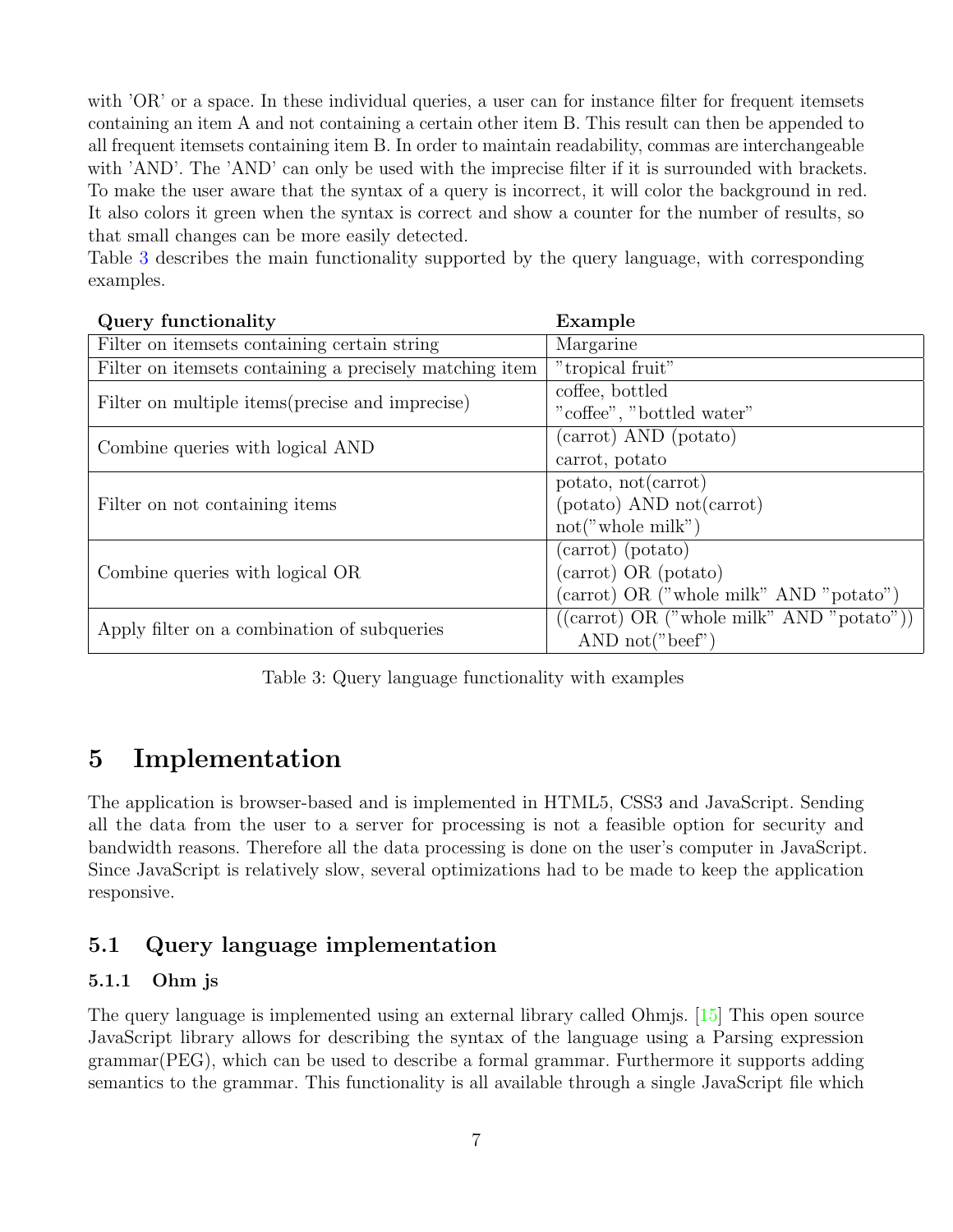can be run in the browser. This library allows for creating functions in JavaScript which handle the processing of individual rules in the formal grammar, which makes it easy to adjust or extend the language created with it.

#### <span id="page-10-0"></span>5.1.2 Formal definition of the query language

The query language is defined using a parsing expression grammar. This grammar was chosen because it is the only supported type of grammar in Ohm js. Parsing expression grammars are different from context free grammars in that they can not be ambiguous and therefore the parsing tree is always the same. This is due to the fact that parsing expression grammars always pick the top most choice possible in the grammar [\[5\]](#page-18-7). The following figure describes the grammar used for the query language.

```
\langle Exp \rangle ::= \langle Exp \rangle',' \langle Exp \rangle\langle Exp \rangle and \langle Exp \rangle\langle Exp \rangle or \langle Exp \rangle\langle Exp \rangle \langle Exp \rangle(\langle Exp \rangle)\langle Filter \rangle\langle Filter \rangle ::= \langle PreciseWord \rangle \langle \cdot, \cdot \langle Filter \rangle\langle Word \rangle ',' \langle Filter \rangle\langle Not\rangle\langle PreciseWord \rangle\langle Word \rangle\langle Not \rangle ::= \text{`not'} \langle Filter \rangle ')'\langle PreciseWord \rangle ::= '"' \langle Word \rangle '"'
\langle Word \rangle ::= \langle Word \rangle ' /' \langle Word \rangle\langle Word \rangle '&' \langle Word \rangle\langle letter+\rangle\langle digit+\rangle^{(1111)}
```
<span id="page-10-1"></span>

Each of the rules described in figure [3](#page-10-1) has its own corresponding semantics. This is defined in Ohm js by adding captions after every rule which define which JavaScript function is called, automatically filling in the correct function arguments. This allows the grammar to be easily changed and extended.

When multiple expressions are combined in the language, all of them are computed individually and contain all items that they would if they were requested separately. They are then combined depending on what operation separates them. This allows the query language to be easily extended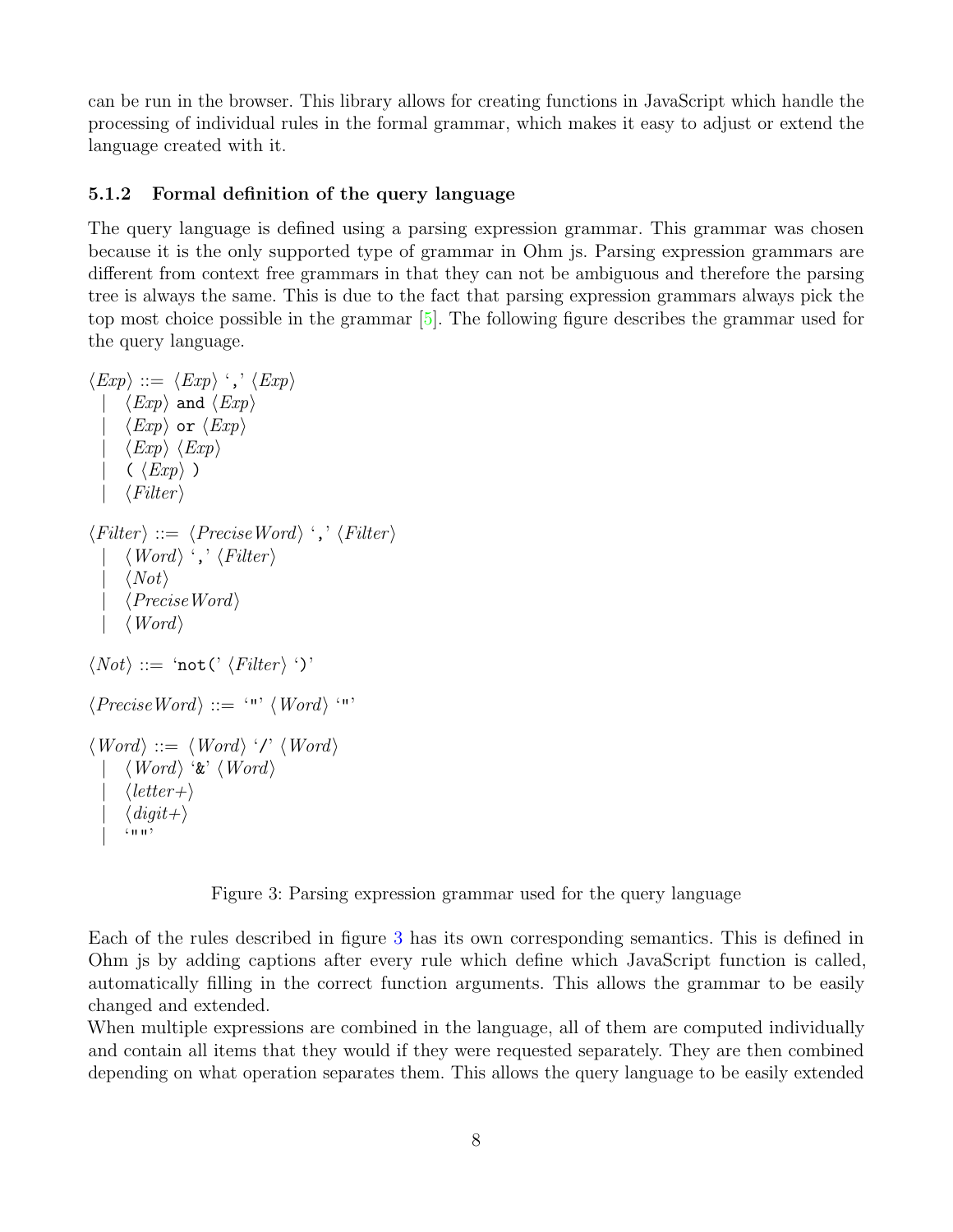with more selectors, such as minimum number of items in a frequent itemset, by adding it in the PEG and adding a filter for it.

#### <span id="page-11-0"></span>5.2 Optimizations

Frequent itemset mining is relatively straight forward. A set of all possible sets of items can be created from the data and then individually tested with the data to see if their support is above a certain threshold. This however is a very slow and inefficient process, especially in JavaScript. Therefore several optimizations have to be made in order to make the data processing near real time for relatively small data sets.

#### <span id="page-11-1"></span>5.2.1 Bitmasks

An important optimization is the use of bitmasks to save precious computing time. Before the application starts looking for all the frequent item sets, it first finds all the unique items in the data. These unique items are labeled with a number starting from 1 to the number of unique items. Transaction in the data can then be represented as a series of bits with the length of the number of unique items. The positions of zeros and ones then encodes for the corresponding items in a certain transaction. This is implemented in the form of an array of integers, each integer consists of 32 bits in JavaScript and therefore encodes for 32 items. We will call this array of integers a bit-string. Aside from the obvious required memory reduction, a significant computational performance gain can be obtained using these bit-strings. Since it is relevant to know if a certain set 'A' contains another set 'B' in frequent itemset mining, we can use the logical AND operation on two bit-strings and then compare with the original set 'B'. If the resulting set is the same as the set 'B', then it contains it and otherwise it does not. This logical AND operation is performed here by performing a logical AND on all the individual integers in the array.

#### <span id="page-11-2"></span>5.2.2 Pruning

Due to the nature of frequent itemsets, if an itemset is frequent (has a support bigger than the set threshold), then all subsets of that itemset are also frequent. The opposite is also always true, if an itemset is infrequent, then all supersets of that set are also infrequent. This allows us, in most cases, to prune a lot of candidate frequent itemsets and thus severely decrease our search space. The candidate sets can be created dynamically, or they can all be created before testing if they are frequent. For big itemsets it is necessary to create them dynamically because the number of candidates grows with the number of unique items in the data with a factor  $2<sup>d</sup>$  with d the number of unique items. [\[2\]](#page-18-2) Creating the candidates dynamically can be done by labeling all the items with unique integers. The algorithm then starts with only the individual items as candidates. All the candidates are then checked for frequency and removed if they are infrequent. After finishing the previous step new candidates will be created in the following way.

For all candidates that remain: create new candidates by adding a single item to the candidate which integer label is bigger than the last item of that candidate. This is done for all items which are bigger than the last item.

These new candidates then go through the same process of testing them and creating new candidates. By only adding items which are bigger than the last item of the candidate it ensures that no duplicate candidates are created and tested.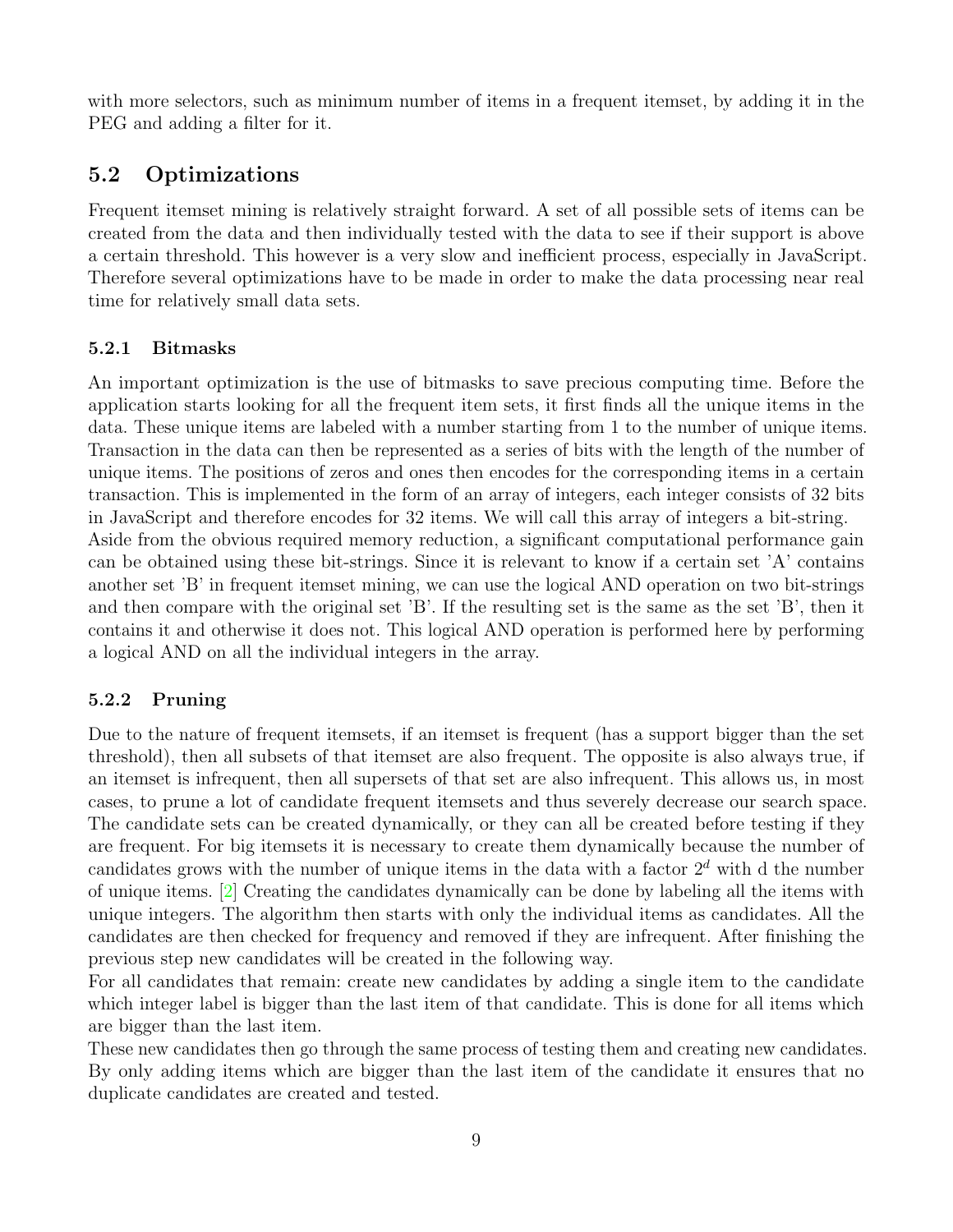#### <span id="page-12-0"></span>5.2.3 Item mapping

Looking through every transaction in the data to check if a candidate is a subset of that transaction is rather slow, especially for larger data sets. In order to decrease the number of checks it has to perform, references to the transactions are stored in maps based on if a certain item is contained in that transaction. When testing a candidate, the maps corresponding to the items are checked for their size and the smallest is selected. Because this map contains all the items that correspond to 1 of the items of the candidate, this map contains all the transactions that are possible supersets of this candidate. We can then test if the candidate is frequent based on the transactions in this map, this drastically decreases the number of checks we have to perform in most cases. And thus gives a reduction in overall computation time needed.

### <span id="page-12-1"></span>6 Evaluation

This chapter contains the results and discussion of a preliminary user study that was performed to evaluate the usability and effectiveness of the query language. First, the testing methodology will be discussed, then the setup of the experiments will be described in [6.1](#page-12-2) and the results can be found in Chapter [7.](#page-14-0)

Testing the usability and effectiveness of the application would preferably be done with an A/Btest [\[16\]](#page-19-7) where the application would be put head to head with another, widely used, application such as RapidMiner [\[11\]](#page-19-1). Ideally, two different evenly sized groups of people would then be instructed to perform the same tasks with the two different applications. These results could then be compared and the applications performance in such tasks could be evaluated. The people that would test the application should also be a representative group for the people that the application is intended for, i.e., domain experts with little to no experience in data mining. This testing methodology however also requires a large sample size compared to a qualitative test. For this reason, a compromise was made and a qualitative test was chosen and due to it being significantly easier to find computer science students to test the application they were selected. Computer science students however are not a representative group of people for domain experts without experience in data mining. Computer science students however do have experience with other query languages. This means that if a computer science student has difficulties with an application with its own query language it is logical to assume that people without any experience with query languages would have difficulties as well. Furthermore, there are some parts of the application that can be tested without the need of a representative group such as the general interaction with the application by the user.

#### <span id="page-12-2"></span>6.1 Experiment setup

For the user testing, 8 computer science students were individually tested. In this section the individual that is being tested will be referred to as the user. During the test, the user is asked to fill in several questions, in the form of a questionnaire in Google Forms, while exploring and performing actions in the application. While this test is being performed, we observe all the actions the user makes through the use of the screen share option in Discord. To make sure that the user is able to continue the test if he gets stuck on something, he is allowed to ask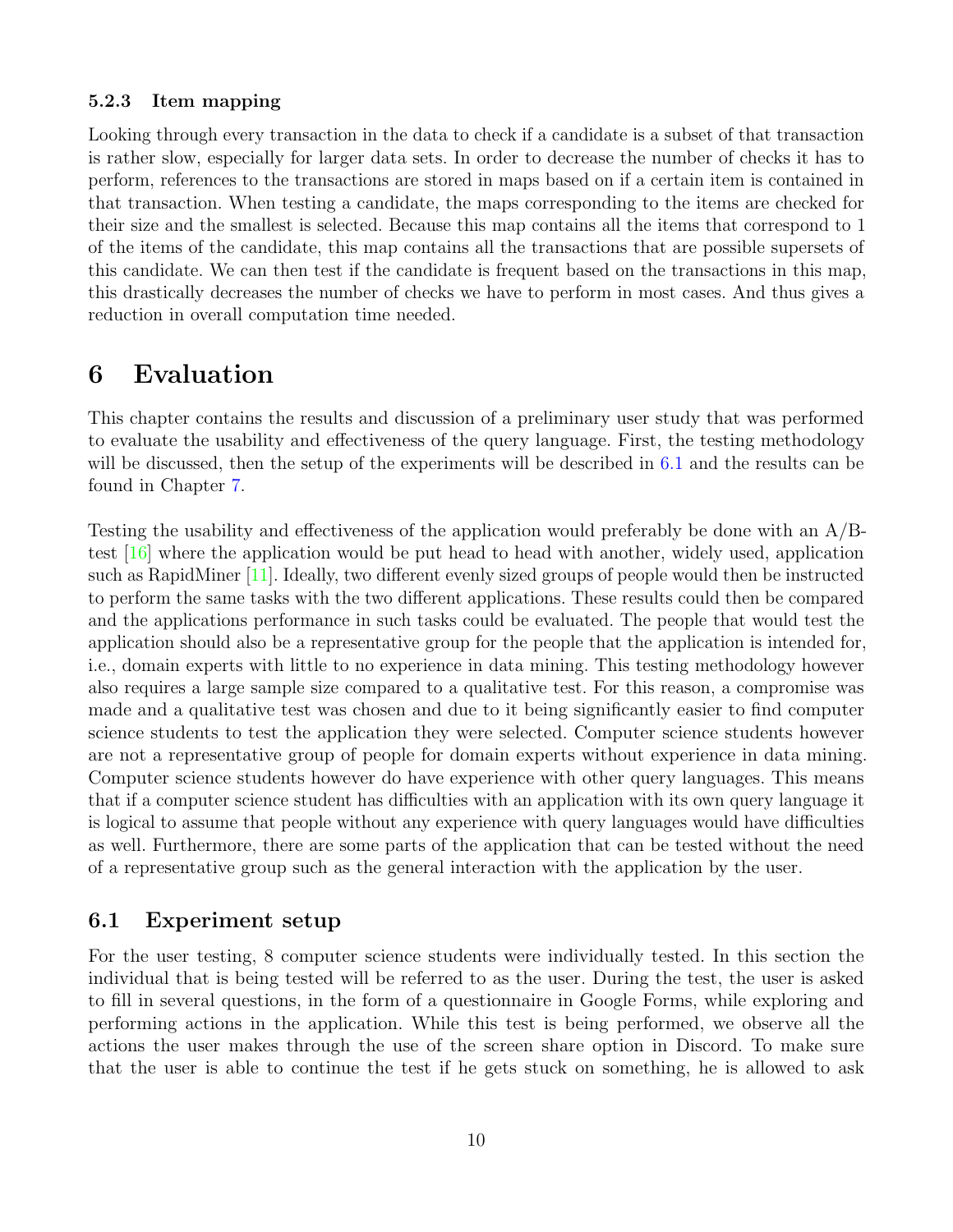| citrus fruit, semi-finished bread, margarine, ready soups                                    |
|----------------------------------------------------------------------------------------------|
| tropical fruit, yogurt, coffee                                                               |
| whole milk                                                                                   |
| pip fruit, yogurt, cream cheese, meat spreads                                                |
| other vegetables, whole milk, condensed milk, long life bakery product                       |
| whole milk, butter, yogurt, rice, abrasive cleaner                                           |
| $\text{rolls/buns}$                                                                          |
| other vegetables, UHT-milk, rolls/buns, bottled beer, liquor (appetizer)                     |
| potted plants                                                                                |
| whole milk, cereals                                                                          |
| tropical fruit, other vegetables, white bread, bottled water, chocolate                      |
| citrus fruit, tropical fruit, whole milk, butter, curd, yogurt, flour, bottled water, dishes |
| beef                                                                                         |
| frankfurter, rolls/buns, soda                                                                |
| chicken, tropical fruit                                                                      |
| butter, sugar, fruit/vegetable juice, newspapers                                             |
| fruit/vegetable juice                                                                        |

<span id="page-13-0"></span>Table 4: A snapshot of the data set

questions to the observer but is asked to keep it to a minimum. If the user makes the application behave in a way that is unintended, the observer will also be able to intervene and explain what it should be doing and how to bring the application in a state from which the user can continue.

The application has a pre-loaded sample data set that is used for testing. To load the data the user has to click a button next to the button where he would normally upload a data set. This data set [\[1\]](#page-18-8) consists of transactions in a supermarket in the form of a list of unique items that were bought in a single transaction. The data set contains 1576 transactions with an average of 4.5 items per transaction from a total of 166 unique items. A sample of this data set can be found in [4.](#page-13-0) This data set was chosen because it is easy to understand associations between items in a supermarket especially for computer science students. In other words, everyone is to some degree a domain expert when talking about transactions in a supermarket. This allows the user to be able to more easily find patterns in the data compared to other data sets where he would not be a domain expert.

The experiment starts off with a question to the user to rate their experience in data analysis. The observer then shortly verbally outlines a scenario to the user. In this scenario, the user is described that he works for a supermarket and that he is a domain expert. He is tasked with finding out interesting information that could be useful for that specific supermarket which could be used to develop a strategy to possibly increase their revenue. He has then uploaded a CSV containing 1600 transactions from this supermarket, which is the data loaded by clicking load sample data in the application. He is also briefly explained what frequent itemsets are in the following form: "Frequent itemsets that are seen in the application are subsets of items from transactions in the database that occur in at least ten different transactions."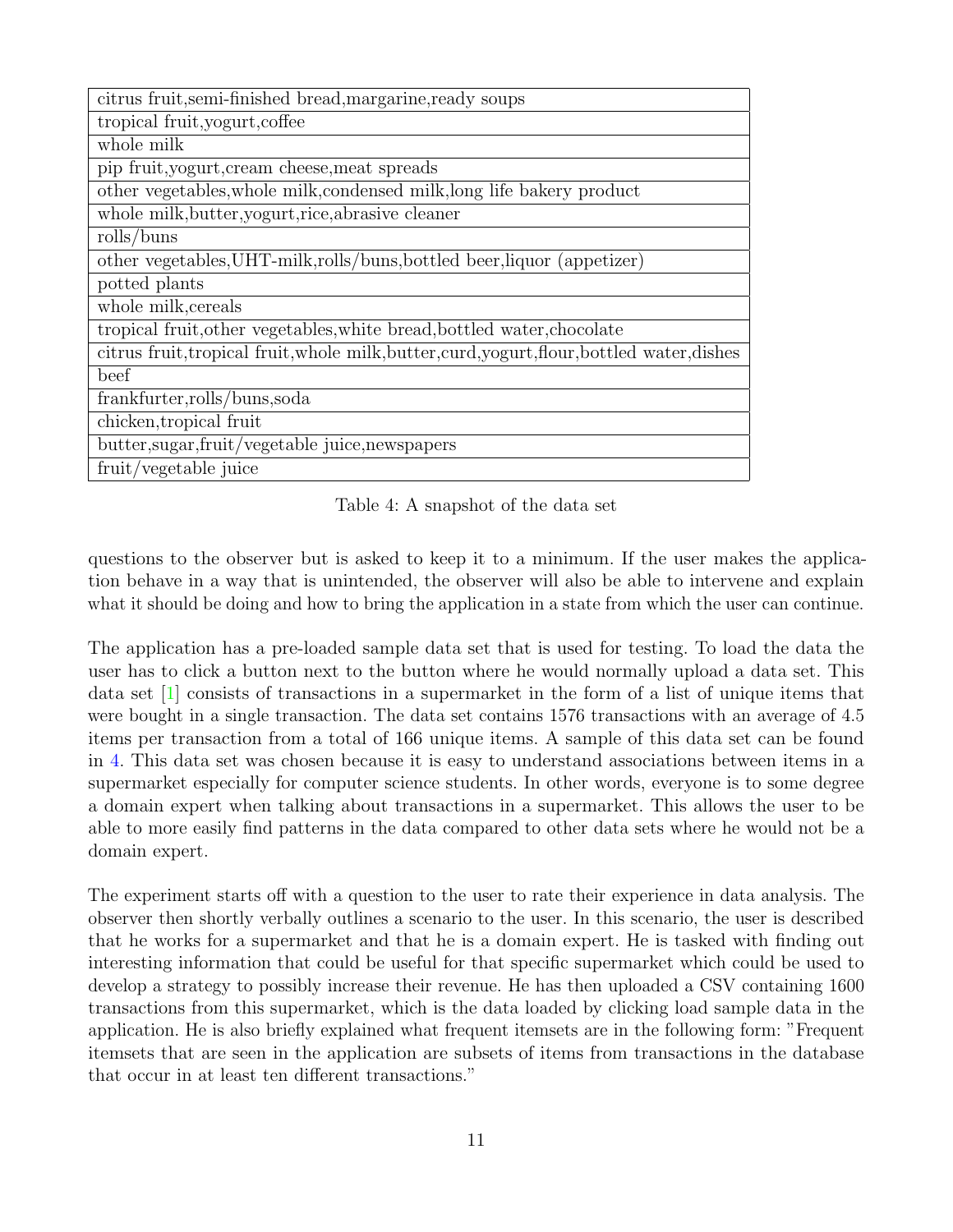With this information in mind, the user is asked in the questionnaire to find three frequent itemsets that he thinks are interesting. He is also asked to briefly describe in once sentence why he thinks each frequent itemset is interesting. This question is designed to introduce the user to the application and to see if he is able to explore the application without problems and if he can find interesting patterns. The user is then asked to find five frequent itemsets that contain 'whole milk'. The purpose of this question is to see if a user will use the query field to search for whole milk.

The next three questions that are asked are there to test the query language and to find barriers that the user might encounter trying to work with the query language. The user is asked to create three queries matching the following.

- 1. A query that shows all Frequent Itemsets that contain 'tropical fruit' and 'whole milk' but not 'root vegetables' in the same Frequent Itemset.
- 2. A query that shows all Frequent Itemsets that contain any item containing the word: vegetables
- 3. A query that shows all Frequent Itemsets that contain 'whole milk' or 'berries' but without showing any Frequent Itemsets containing both 'berries' and 'beef' together.

Three examples of correct answers are the following.

- 1. ("tropical fruit", "whole milk"), not("root vegetables")
- 2. vegetables
- 3. (("whole milk") OR ("berries")) AND not("berries", "beef")

The user is then asked to rate certain parts of the application on a scale from 1 to 10. He is asked to rate how useful he finds the data exploration part of the application, i.e., being able to sort the table and being able to see all transactions containing a certain frequent itemset. He is asked to rate how useful he found the query language. Finally he is asked to rate how well the data is displayed in the table.

The user is then asked to describe any problems or barriers that he encountered trying to find the frequent itemsets. After that, the user is given room to give constructive feedback on the application.

The complete questionnaire can be found in appendix [A.2](#page-21-0)

## <span id="page-14-0"></span>7 Results

In this chapter the results from the preliminary user study are shown.

The participants were asked to give a list of the 3 frequent itemsets which they found the most interesting with an explanation, why they chose them. From these results only 4 of them were given by more than one participant. The reason why participants chose these frequent itemsets was all the same: for all frequent itemsets with a certain number of unique items, they chose the itemset that occurred the most. The most commonly answered frequent itemset was the itemset with the most number of occurrences from all the sets with the most number of unique items. This was followed by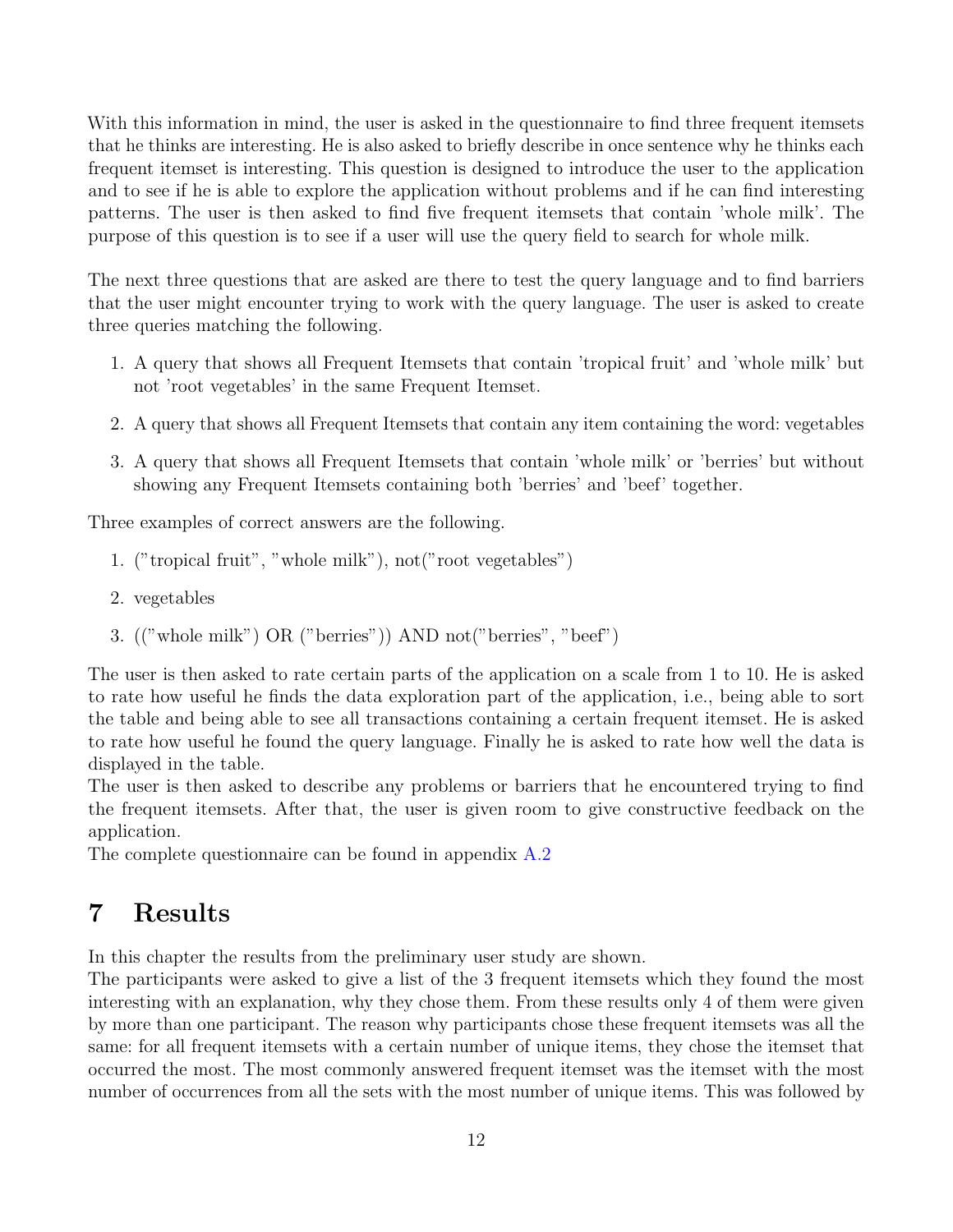the set with the most occurrences with only one unique item, in other words, the most sold item. Followed by two frequent itemsets which had the most occurrences of all sets with only two unique items.

In the first question, participants were asked to create queries based on a sentence describing the results. With only one exception; every question was answered correctly by all participants. The only query that was answered incorrectly was vegetable, while the question was to give all frequent itemsets containing the word vegetables. The following table shows the answered queries given by the individual participants, where P1 through P8 refers to the different participants.

|                | Create a query that shows all Frequent Itemsets                        | Create a query that shows all Frequent |
|----------------|------------------------------------------------------------------------|----------------------------------------|
|                | that contain 'tropical fruit' and 'whole milk'                         | Itemsets that contain any item         |
|                | but not 'root vegetables' in the same itemset.                         | containing the word: vegetables        |
| P <sub>1</sub> | $((\text{berries}) \text{ (whole milk)}), \text{ not (berries, beef)}$ | vegetables                             |
| P <sub>2</sub> | (tropical fruit, whole milk), not (root vegetables)                    | vegetable                              |
|                | (tropical fruit, whole milk) AND                                       |                                        |
| P3             | not(root vegetables) (tropical fruit,                                  | vegetables                             |
|                | whole milk), not (root vegetables)                                     |                                        |
| P <sub>4</sub> | (Tropical Fruit, whole milk), not (root vegetables)                    | vegetables                             |
| P5             | tropical fruit, whole milk, not (root vegetables)                      | vegetables                             |
| P <sub>6</sub> | (tropical fruit, whole milk), not (root vegetables)                    | vegetables                             |
| P7             | "tropical fruit") AND ("whole milk")                                   | vegetables                             |
|                | AND not("root vegetables")                                             |                                        |
| P8             | whole milk, tropical fruit, not (root vegetables)                      | vegetables                             |

|                | Create a query that shows all Frequent Itemsets                                                                      |
|----------------|----------------------------------------------------------------------------------------------------------------------|
|                | that contain 'whole milk' or 'berries' but without                                                                   |
|                | showing any transactions containing both                                                                             |
|                | 'berries' and 'beef' together.                                                                                       |
|                | $P1$ ((berries) (whole milk)), not(berries, beef)                                                                    |
| P <sub>2</sub> | $((whole milk) (berries)), not (berries, beef)$                                                                      |
| P3             | $((whole milk) OR (berries)), not (berries, beef)$                                                                   |
| P <sub>4</sub> | $((whole \tmlk) \tor (berries)), not (berries, beef)$                                                                |
| P5             | $((whole milk) OR (berries)) AND not (berries, beef)$                                                                |
| P6             | $((whole milk) OR (berries)), not(berries, beef)$                                                                    |
| P7             | ("whole milk" OR "berries") AND not ("berries", "beef")                                                              |
| P8             | $(\text{whole milk}, \text{not}(\text{berries}, \text{beef})) \text{ or } (\text{berries}, \text{not}(\text{beef}))$ |

Table 5: User submitted queries

The results from the user scoring can be found in table [6.](#page-16-1) It contains the mean, standard deviation(Std Dev), minimum (Min), and maximum (Max) of the scores.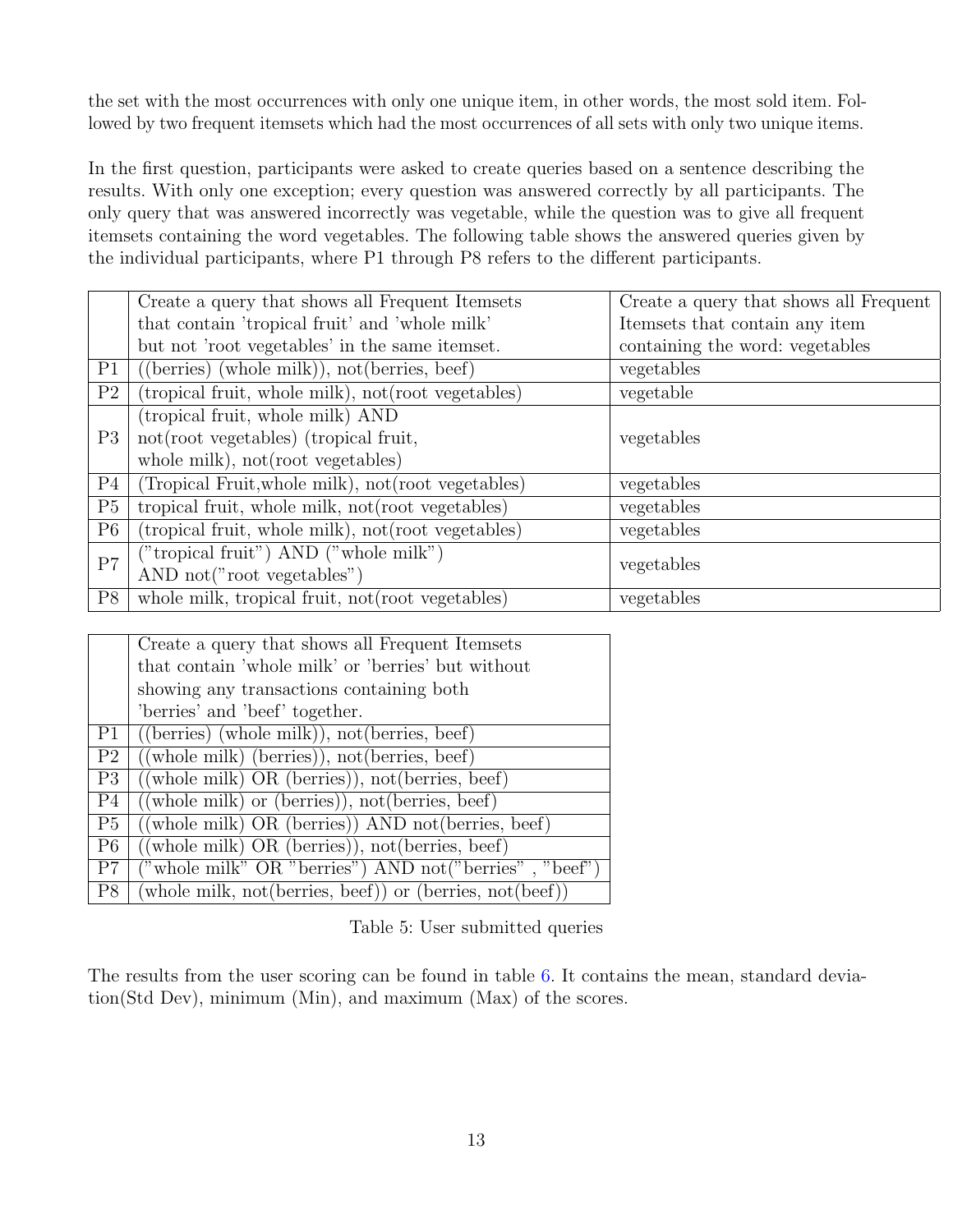| Questions                                                          |       | Mean Std Dev      | Min | Max |
|--------------------------------------------------------------------|-------|-------------------|-----|-----|
| Rate how useful you find the data exploration part of              |       |                   |     |     |
| the application. (being able to sort the table, click on $\vert 8$ |       | $1,414213562$   6 |     |     |
| frequent itemsets to see all occurences)                           |       |                   |     |     |
| Rate how useful you find the query language.                       |       | 1,309307341       |     |     |
| Rate how well the data is displayed in the table.                  | 7.125 | $1,125991626$     |     |     |

<span id="page-16-1"></span>

| Table 6: User scoring from 1 to 10 |  |  |  |  |  |  |  |
|------------------------------------|--|--|--|--|--|--|--|
|------------------------------------|--|--|--|--|--|--|--|

The participants were asked to describe any problems or barriers they encountered while trying to find and evaluate frequent itemsets. The most common problem the participants seemed to have was finding that there was an explanation to the query language. This was also clearly visible while observing the participants. Some participants tried random queries to see if it would do anything and two of the participants had to be told that there was an explanation balloon after they got stuck. After that the most common issue was that some users created queries that seemed to be correct but did not return the correct results. Lastly, some users seemed to have trouble seeing which column the table was sorted on due to the location of the sorting arrows.

In the final question, the participants were asked to give any additional feedback. The following list shows the improvements suggested by the participants that they would like to see. These suggestions are slightly paraphrased.

- Add the ability to filter on number of items and number of occurrences in the query language.
- Show for instance only "beef, water" and compare that to only "beef" and only "water" in one single query.
- Add the ability to sort all items in the frequent itemset.
- When querying for items, entries would be easier to compare if the items that the user is looking for are always in the same position, preferably at the start of the entry.
- Add support for regex in the query language.
- Filter with Natural Language Processing.

# <span id="page-16-0"></span>8 Discussion

This chapter discusses the results and limitations of the research. Furthermore, it will present some suggestions for future research.

In this thesis, there were two main problems with the user testing that could have been done better. First of all, the user testing was done through the use of of a qualitative questionnaire. This would have been done better through the use of an A/B test so the results would have been more objective. The next problem is that the participants were not domain experts and also had experience with data analysis which is in contrast with the research question this thesis tried to answer. The data acquired from these tests however does contain valuable information. This is because if people with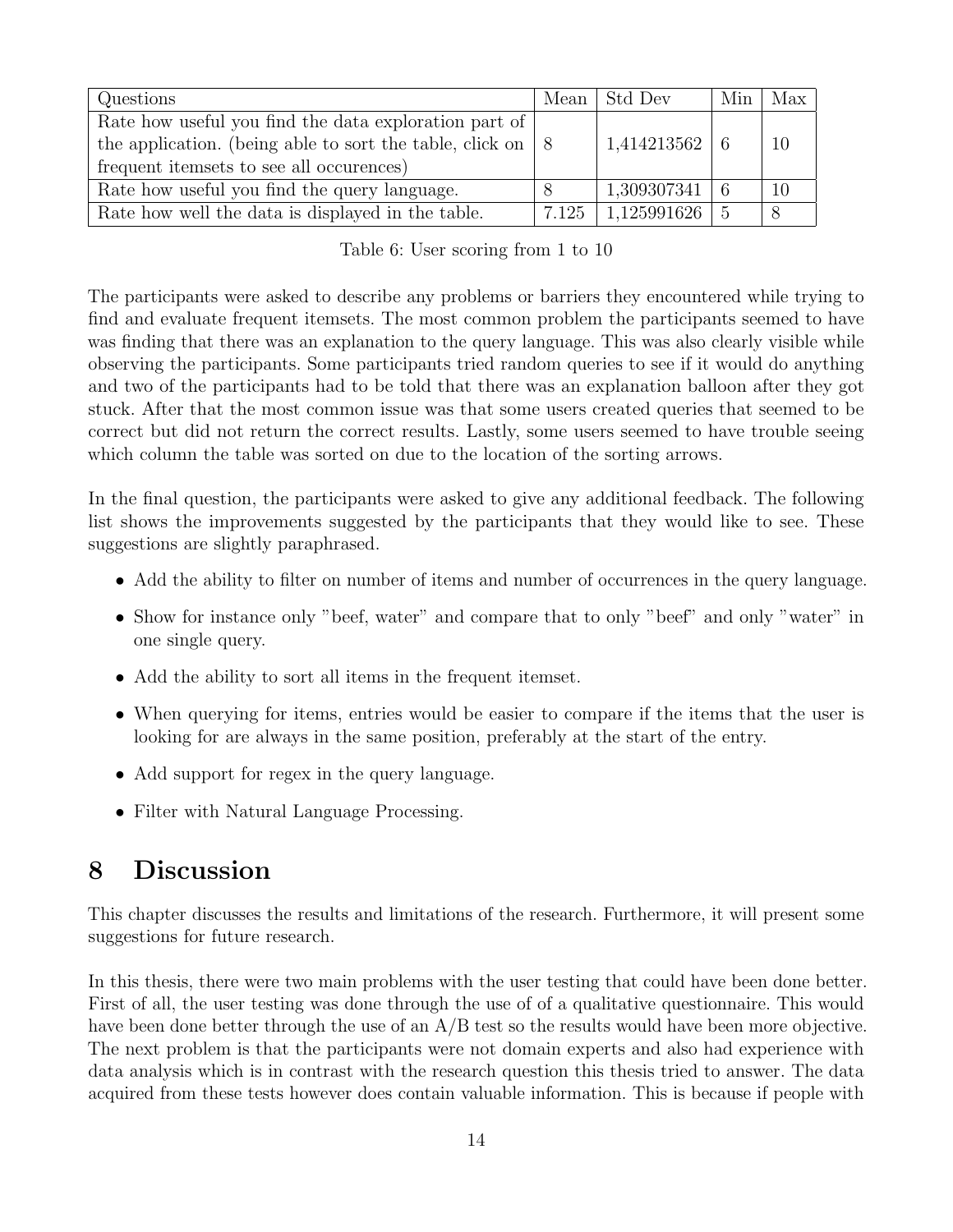experience with query languages have difficulties with a new query language, people without any experience with them would likely have more problems.

From the results we can see that computer science students answered all questions correctly where they had to create a query based on a sentence describing the results correctly, with only one exception. From this we can say that the explanation for the query language is likely enough for computer science students since the questions were already fairly complicated. This however does not necessarily mean that domain experts without any experience with query languages will be able to easily understand it.

The participants also seemed to have trouble finding the explanation of the query language, with some even requiring to be told where the info button was located. This could be improved in later work by either making the help button stand out more, or by giving a popup menu when clicking the query field for the first time.

From the answers to the questions where the participants were asked to rate parts of the application we can see that they gave high scores with almost every answer being above a 6 with the only answer lower than a 6 being for how the data is displayed in the table. Furthermore the averages for the usefulness of the query language and the data exploration part of the application were both an 8 with a relatively low standard deviation. From this we can fairly confidently say that computer science students find the application useful, but there is room to improve on how the data is displayed.

Another issue that the participants brought up was the ability to filter on number of occurrences and number of items. To find all frequent itemsets with only two items, the user would have to scroll down with the list sorted on number of items. This could be improved by allowing the user to filter on number of items or occurrences. This can be done either through the use of the query language, through the use of an extra filter or both.

To get more accurate results as to how well the application will work for domain experts without a background in data analysis another user study will have to be performed. We suggest that this user study consists of an A/B test with the other application being a widely used data mining tool. The participants in this test should then also be domain experts without a background in data analysis.

The application itself was implemented without the use of an large front end framework which led to some sub optimal design choices later on. This could have been done better by starting with a framework and building the application on that. The processing of the data and generation of frequent itemsets is fast for small data sets, but it can become rather long for large data sets even with several optimizations. From our testing we found that 1576 transactions with 166 unique items with an average of 4.5 items in every transaction took slightly less than a second to process on a ryzen 3600x.

For future work in this field we would like to see natural language processing [\[8\]](#page-19-8) being combined with frequent itemset mining. In such an application a user would be able to describe what he wants to see in plain English and the application will filter the data accordingly. A user would for instance load a data set in CSV format and the application will generate the frequent itemsets just like our application, but instead of making a query which is prone to error, he could ask the application a question without translating it to a query himself. This would make it easier for domain experts without any background in query languages as they would not have to learn it to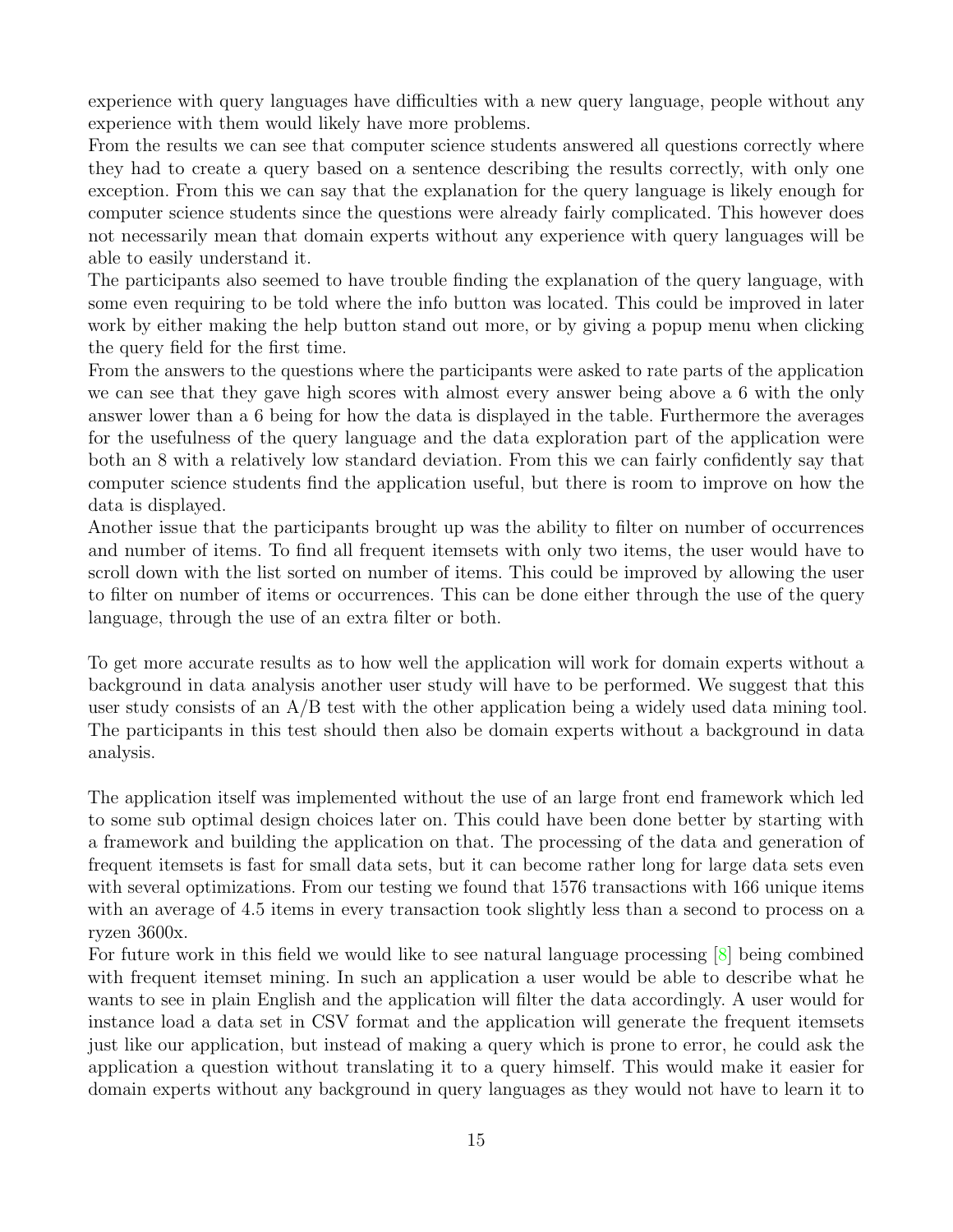find useful information from their data.

Another expansion to the application could be the use of a Pattern Frequency Spectrum as proposed in  $[14]$ . This would allow the user to specify how many frequent itemsets he would like to see and the application will then set the minimum support accordingly, thus saving computational time especially for larger itemsets.

## <span id="page-18-0"></span>9 Conclusion

This thesis tried to answer the question: How can we create a query language that can be used to effectively filter through frequent itemsets by non data-experts, while still allowing for advanced queries? In this thesis we have created an application to create a list of frequent itemsets from a database of transactions in the browser. We also created a query language which is able to successfully filter the results based on written queries in real time.

The query language that was created however seems to have its limitations, as follows from the responses from computer science students who have tested the application. We can not fully answer the research question, due to the participants not being a representative group for the users that the application was originally designed for. To do this, another user test would have to be conducted with a representative group of users and preferably an A/B test would be performed instead of a qualitative questionnaire. Aside from its limitations, the application allows computer science students to effectively filter frequent itemsets and explore them, as follows from Table [6](#page-16-1) and the result that all participants were able to provide interesting frequent itemsets with an explanation for why.

# <span id="page-18-1"></span>References

- <span id="page-18-8"></span>[1] Groceries dataset. <https://www.kaggle.com/irfanasrullah/groceries>. Accessed: 2020-04.
- <span id="page-18-2"></span>[2] C. C. Aggarwal and J. Han. Frequent Pattern Mining. Springer International Publishing, 1 edition, 2014.
- <span id="page-18-3"></span>[3] R. Agrawal and R. Srikant. Fast algorithms for mining association rules. In Proc. of 20th Intl. Conf. on VLDB, pages 487–499, 1994.
- <span id="page-18-4"></span>[4] M. Bhuiyan, S. Mukhopadhyay, and M.A. Hasan. Interactive pattern mining on hidden data: a sampling-based solution., 2012.
- <span id="page-18-7"></span>[5] B. Ford. Parsing expression grammars: a recognition-based syntactic foundation. In Neil D. Jones and Xavier Leroy, editors, POPL, pages 111–122. ACM, 2004.
- <span id="page-18-6"></span>[6] B. Goethals, S. Moens, and J. Vreeken. Mime: a framework for interactive visual pattern mining. In In: Proceedings of KDD'11., pages 757–760, 2011.
- <span id="page-18-5"></span>[7] F. Herrera, C. J. Carmona, P. Gonz´alez, and M. J. Del Jesus. An overview on subgroup discovery: Foundations and applications. *Knowledge and Information Systems*, 29:495–525, 12 2011.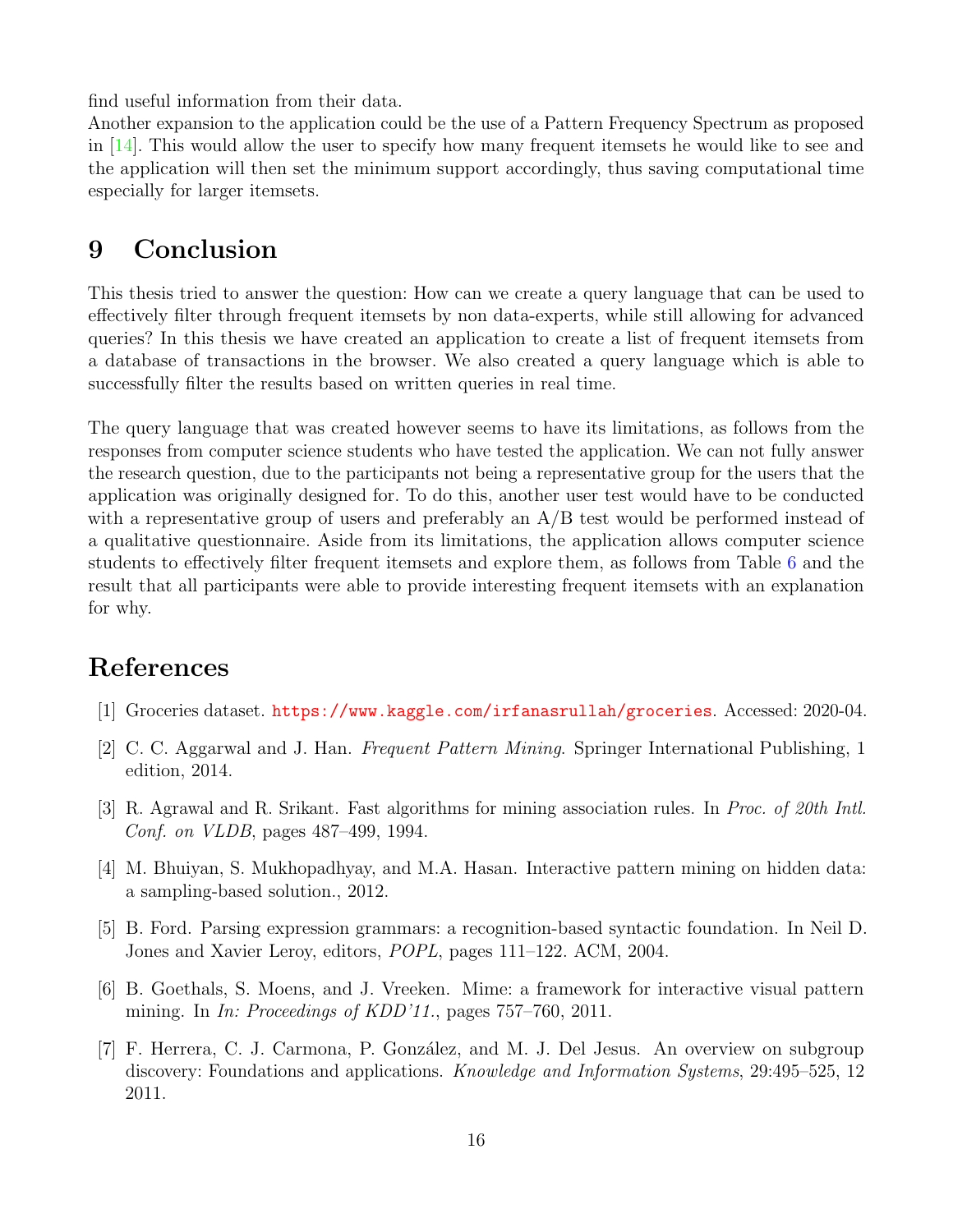- <span id="page-19-8"></span>[8] D. Jurafsky and J. H. Martin. Speech and language processing : an introduction to natural language processing, computational linguistics, and speech recognition. Pearson Prentice Hall, 2009.
- <span id="page-19-0"></span>[9] A. Loraine Charlet and D. Ashok Kumar. Market basket analysis for a supermarket based on frequent itemset mining. IJCSI International Journal of Computer Science Issues, www.IJCSI.org, 9:1694–0814, 09 2012.
- <span id="page-19-2"></span>[10] M. Meeng and A. J. Knobbe. Flexible enrichment with cortana—software demo. In In: Proceedings of Benelearn, pages 117–119, 2011.
- <span id="page-19-1"></span>[11] I. Mierswa and R. Klinkenberg. Rapidminer studio (9.1) [data science, machine learning, predictive analytics]. retrieved from https://rapidminer.com/, 2018.
- <span id="page-19-4"></span>[12] S. Nijssen and A. Zimmermann. Constraint-based pattern mining. In C. C. Aggarwal and Han J., editors, Frequent Pattern Mining, pages 147–163. Springer, 2014.
- <span id="page-19-3"></span>[13] M. van Leeuwen and L. Cardinaels. VIPER - visual pattern explorer. In Machine Learning and Knowledge Discovery in Databases - European Conference, ECML PKDD 2015, Porto, Portugal, September 7-11, 2015, Proceedings, Part III, volume 9286 of Lecture Notes in Computer Science, pages 333–336. Springer, 2015.
- <span id="page-19-5"></span>[14] M. van Leeuwen and A. Ukkonen. Fast estimation of the pattern frequency spectrum. In Toon Calders, Floriana Esposito, Eyke Hüllermeier, and Rosa Meo, editors, *Machine Learning and* Knowledge Discovery in Databases, pages 114–129, Berlin, Heidelberg, 2014. Springer Berlin Heidelberg.
- <span id="page-19-6"></span>[15] A. Warth. Ohm. <https://github.com/harc/ohm>, 2020.
- <span id="page-19-7"></span>[16] S. Young. Improving library user experience with a/b testing: Principles and process. Weave: Journal of Library User Experience, 1, 08 2014.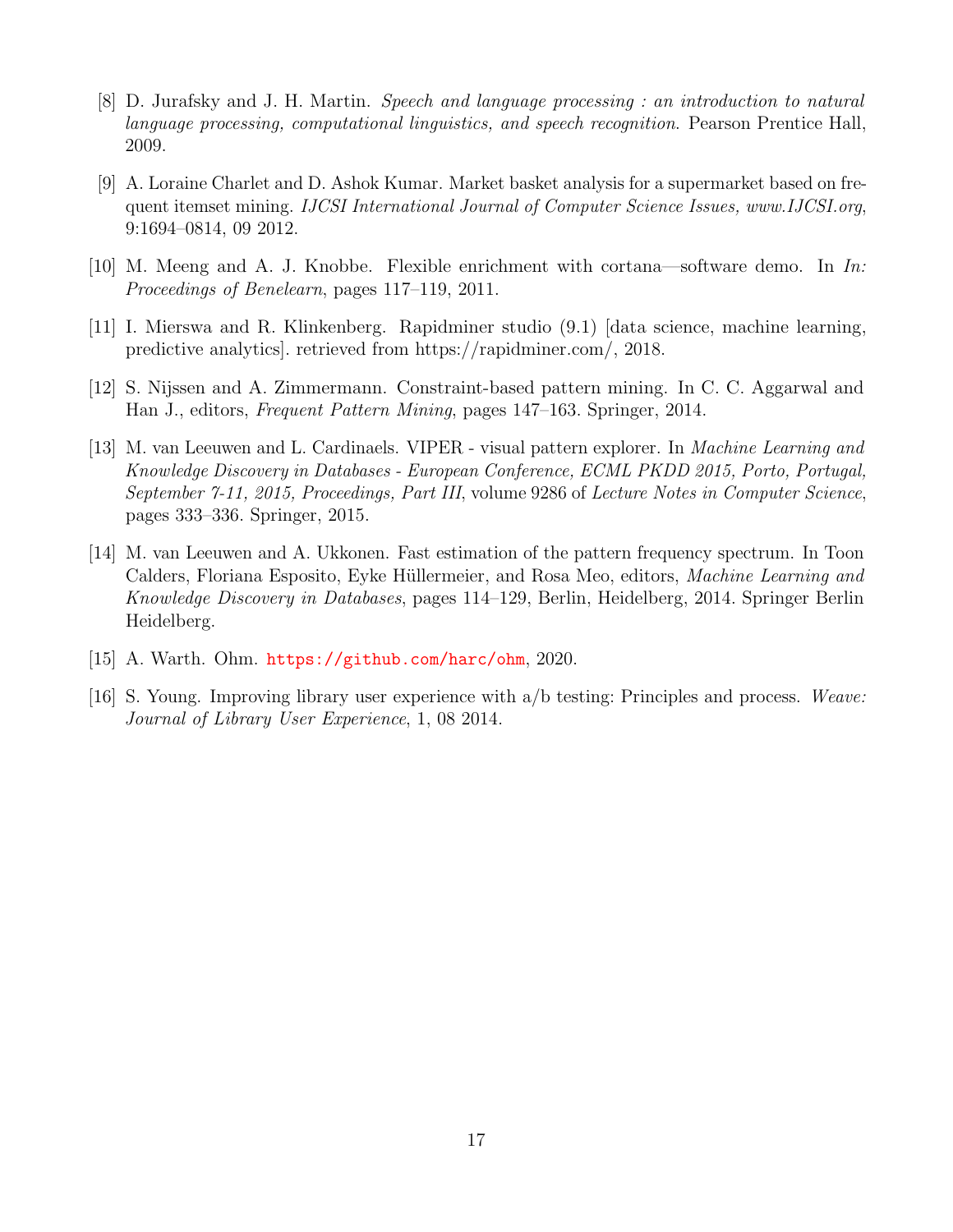# <span id="page-20-0"></span>A Appendix

# <span id="page-20-1"></span>A.1 Application overview

#### **Interactive Frequent Itemset mining**

|                                         | <b>Load sample data</b><br><b>Choose file</b> |            |
|-----------------------------------------|-----------------------------------------------|------------|
|                                         |                                               |            |
|                                         |                                               |            |
| Input your query here                   |                                               | ๏          |
| r,<br>FrequentItemSets                  | #Items                                        | Occurences |
| Start by loading your data from a file! |                                               |            |

Figure 4: Opening page of the application

| <b>Interactive Frequent Itemset mining</b> |                       |              |                |                 |  |  |  |
|--------------------------------------------|-----------------------|--------------|----------------|-----------------|--|--|--|
|                                            | Input your query here |              |                | $\mathbf 0$     |  |  |  |
| 949 results.                               |                       | $\mathbb{D}$ |                |                 |  |  |  |
| FrequentItemSets                           |                       |              | $^+$ #Items    | ♦ Occurences    |  |  |  |
| abrasive cleaner                           |                       |              | $\mathbf{1}$   | 11              |  |  |  |
| baking powder                              |                       |              | 1              | 30 <sup>°</sup> |  |  |  |
| beef                                       |                       |              | $\mathbf{1}$   | 97              |  |  |  |
| beef, berries                              |                       |              | $\overline{2}$ | 13              |  |  |  |
| beef, brown bread                          |                       |              | $\overline{2}$ | 12              |  |  |  |
| beef, domestic eggs                        |                       |              | $\overline{2}$ | 12              |  |  |  |
| beef,pastry                                |                       |              | $\overline{2}$ | 12              |  |  |  |
| beef,pork                                  |                       |              | $\overline{2}$ | 14              |  |  |  |
| beef, root vegetables                      |                       |              | $\overline{2}$ | 28              |  |  |  |
| beef, shopping bags                        |                       |              | $\overline{2}$ | 13              |  |  |  |

<span id="page-20-2"></span>Figure 5: Application after loading a data set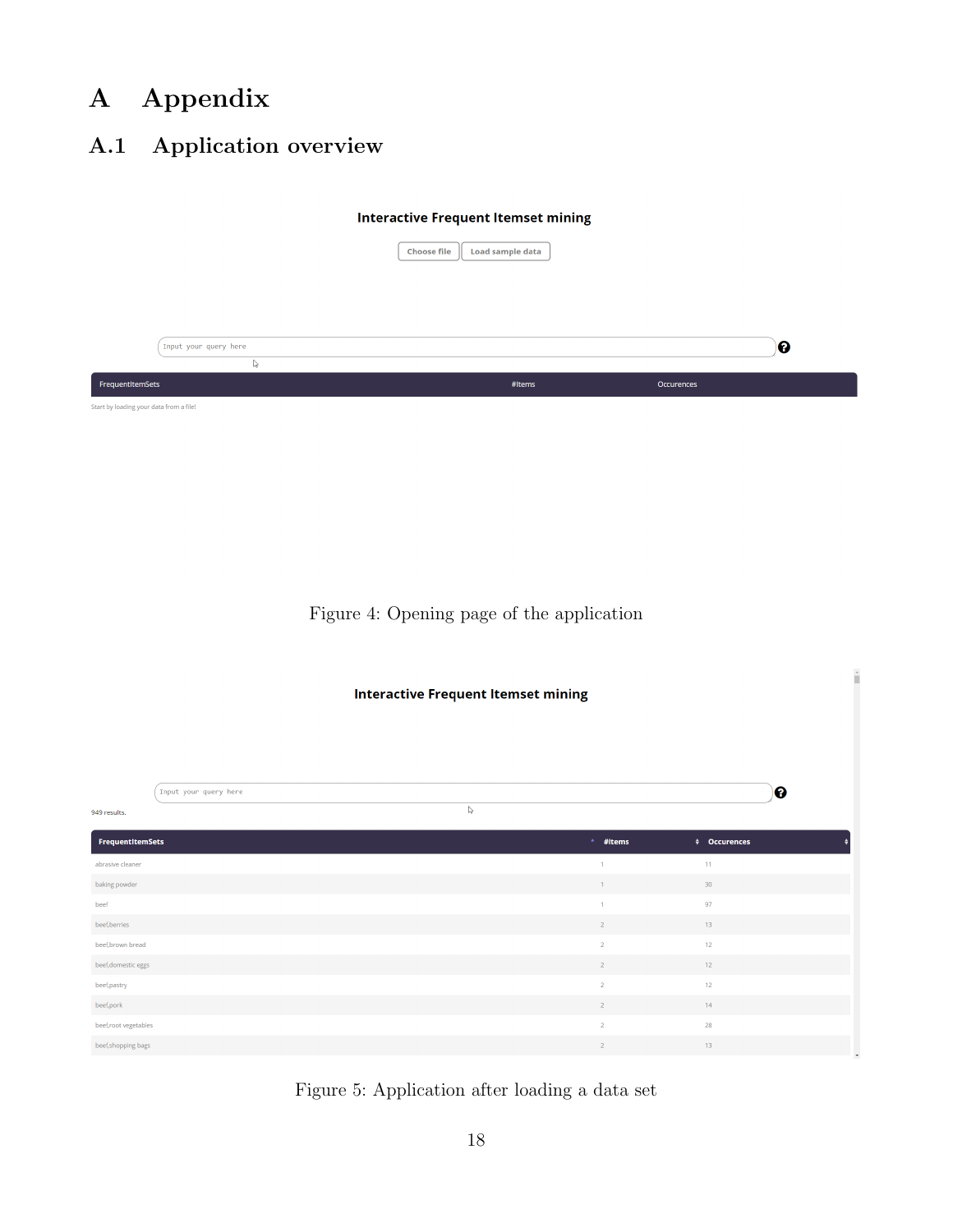|                        | <b>Transactions</b>                                                                                                                                                                                                                 |                          |                 | #Items + Occurences + |
|------------------------|-------------------------------------------------------------------------------------------------------------------------------------------------------------------------------------------------------------------------------------|--------------------------|-----------------|-----------------------|
|                        | Beef, Berries, Root Vegetables, Whole Milk, Dessert, Spread Cheese, Brown Bread                                                                                                                                                     | $\overline{7}$           |                 |                       |
|                        | Beef, Berries, Root Vegetables, Whole Milk, Whipped/Sour Cream, Abrasive Cleaner                                                                                                                                                    | 6                        |                 |                       |
|                        | Beef, Citrus Fruit, Berries, Root Vegetables, Brown Bread, Detergent                                                                                                                                                                | 6                        |                 |                       |
|                        | Beef, Citrus Fruit, Root Vegetables, Onions, Curd, Hard Cheese, Rolls/Buns, Fruit/Vegetable Juice                                                                                                                                   | 8                        |                 |                       |
|                        | Beef, Grapes, Nuts/Prunes, Root Vegetables, Onions, Other Vegetables, Cream, Soft Cheese, Sliced Cheese, Hard Cheese, Domestic Eggs, Rolls/Buns, Pastry, Mustard, Specialty<br>Chocolate, Specialty Bar, Dental Care, Shopping Bags | 18                       |                 |                       |
| 949 results.           | Beef, Pip Fruit, Root Vegetables, Rolls/Buns, Margarine                                                                                                                                                                             | 5                        |                 | $\overline{1}$        |
|                        | <b>Beef, Root Vegetables</b>                                                                                                                                                                                                        | $\overline{\phantom{a}}$ |                 |                       |
| FrequentItemSets       | Beef, Root Vegetables, Bottled Beer, Chocolate, Shopping Bags                                                                                                                                                                       | 5                        |                 | $\overline{1}$        |
| abrasive cleaner       | Beef, Root Vegetables, Other Vegetables, Butter, Yogurt, Rolls/Buns, Flour                                                                                                                                                          | $\overline{7}$           |                 |                       |
| baking powder          | Beef, Root Vegetables, Other Vegetables, Rolls/Buns, Sugar                                                                                                                                                                          | 5                        |                 | $\overline{1}$        |
| beef                   | Beef, Root Vegetables, Other Vegetables, Soda, Bottled Beer, Hygiene Articles                                                                                                                                                       | 6                        |                 |                       |
| beef, berries          | Beef, Root Vegetables, Other Vegetables, Whole Milk, Butter, Soft Cheese, Hard Cheese, Domestic Eggs, Pasta, Coffee, Candles                                                                                                        | 11                       |                 |                       |
| beef, brown bread      | Beef, Root Vegetables, Whole Milk, Butter Milk, Yogurt, Beverages, Cream Cheese, Sweet Spreads, Soda, Chocolate                                                                                                                     | 10                       |                 | $\overline{1}$        |
| beef, domestic eggs    | Beef, Root Vegetables, Whole Milk, Cream Cheese                                                                                                                                                                                     | $\overline{4}$           |                 |                       |
| beef,pastry            | Beef, Tropical Fruit, Pip Fruit, Grapes, Root Vegetables, Processed Cheese, Rolls/Buns, White Bread, Pastry, Pasta, Specialty Vegetables, Cat Food, Soda, Misc. Beverages                                                           | 14                       |                 | $\overline{1}$        |
| beef,pork              | Beef, Tropical Fruit, Root Vegetables, Herbs, Other Vegetables, Whole Milk, Yogurt, Hard Cheese, Rolls/Buns, Brown Bread, Bottled Water, Bottled Beer, Salty Snack, Shopping Bags 14                                                |                          |                 | $\overline{1}$        |
| beef, root verbitables | Beef, Tropical Fruit, Root Vegetables, Onions, Other Vegetables, Instant Coffee, Soda                                                                                                                                               | $\overline{7}$           |                 |                       |
| beef, shopping bags    |                                                                                                                                                                                                                                     |                          | 13 <sup>1</sup> |                       |

Figure 6: Application showing all transactions containing a certain frequent itemset

# <span id="page-21-0"></span>A.2 Questionnaire

The questionnaire was created and presented in google forms and is attached below.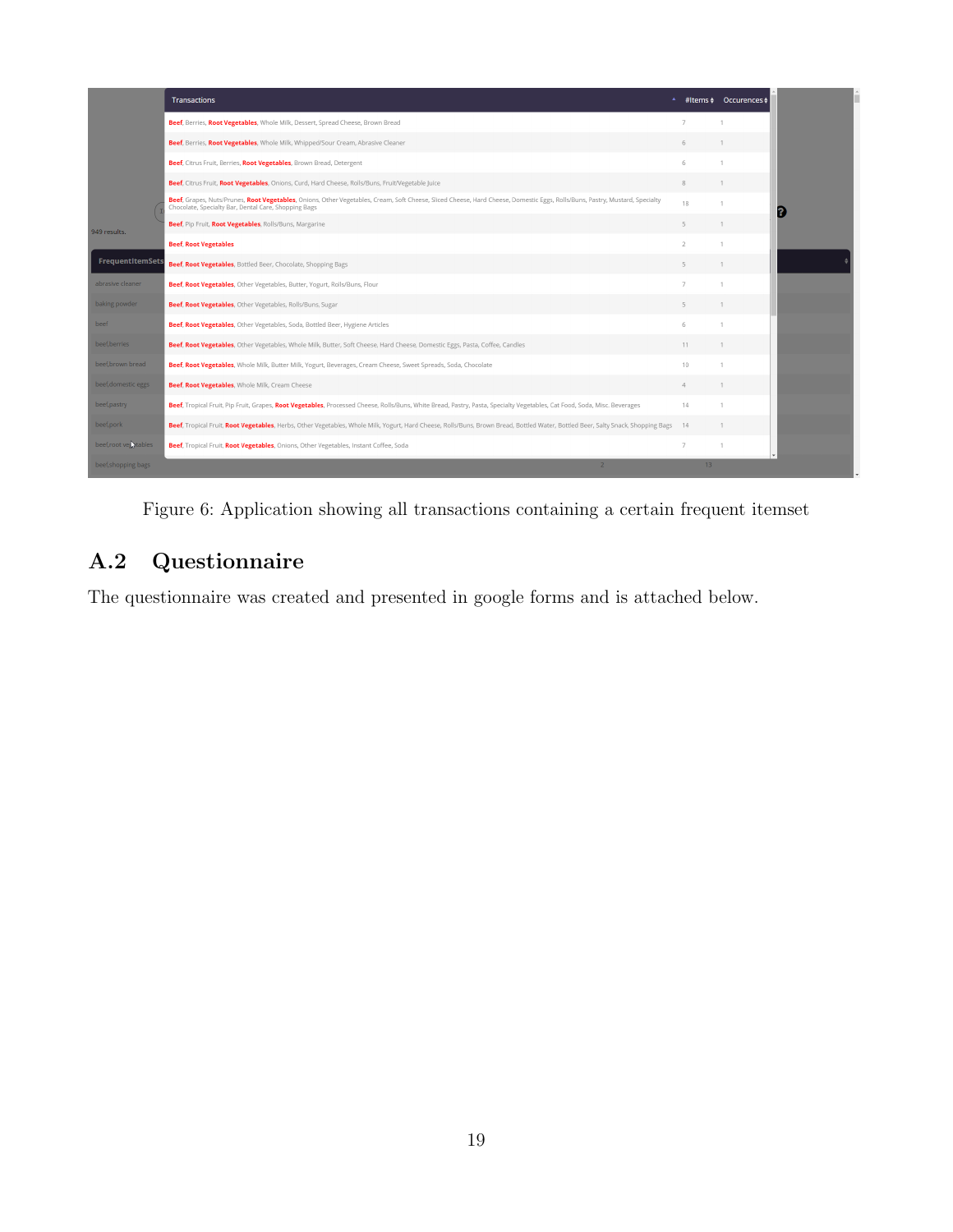| Name *        |          |             |                            |   |   |                                                                            |
|---------------|----------|-------------|----------------------------|---|---|----------------------------------------------------------------------------|
|               |          |             |                            |   |   |                                                                            |
|               |          |             |                            |   |   |                                                                            |
| unexperienced | 1        | $2^{\circ}$ | 3                          | 4 | 5 | experienced                                                                |
|               | *Vereist |             | Markeer slechts één ovaal. |   |   | Frequent Itemset exploration<br>Rate your experience with data analysis. * |

- $3.$ Compose a list of 3 Frequent Itemsets that you think are the most interesting. And for each give a 1 sentence explanation as to why you think it is interesting. \*
- Compose a list of 5 Frequent Itemsets that contain 'whole mik'. \*  $4.$
- 5. Create a query that shows all Frequent Itemsets that contain 'tropical fruit' and 'whole milk' but not 'root vegetables' in the same itemset. \*
- 6. Create a query that shows all Frequent Itemsets that contain any item containing the word: vegetables \*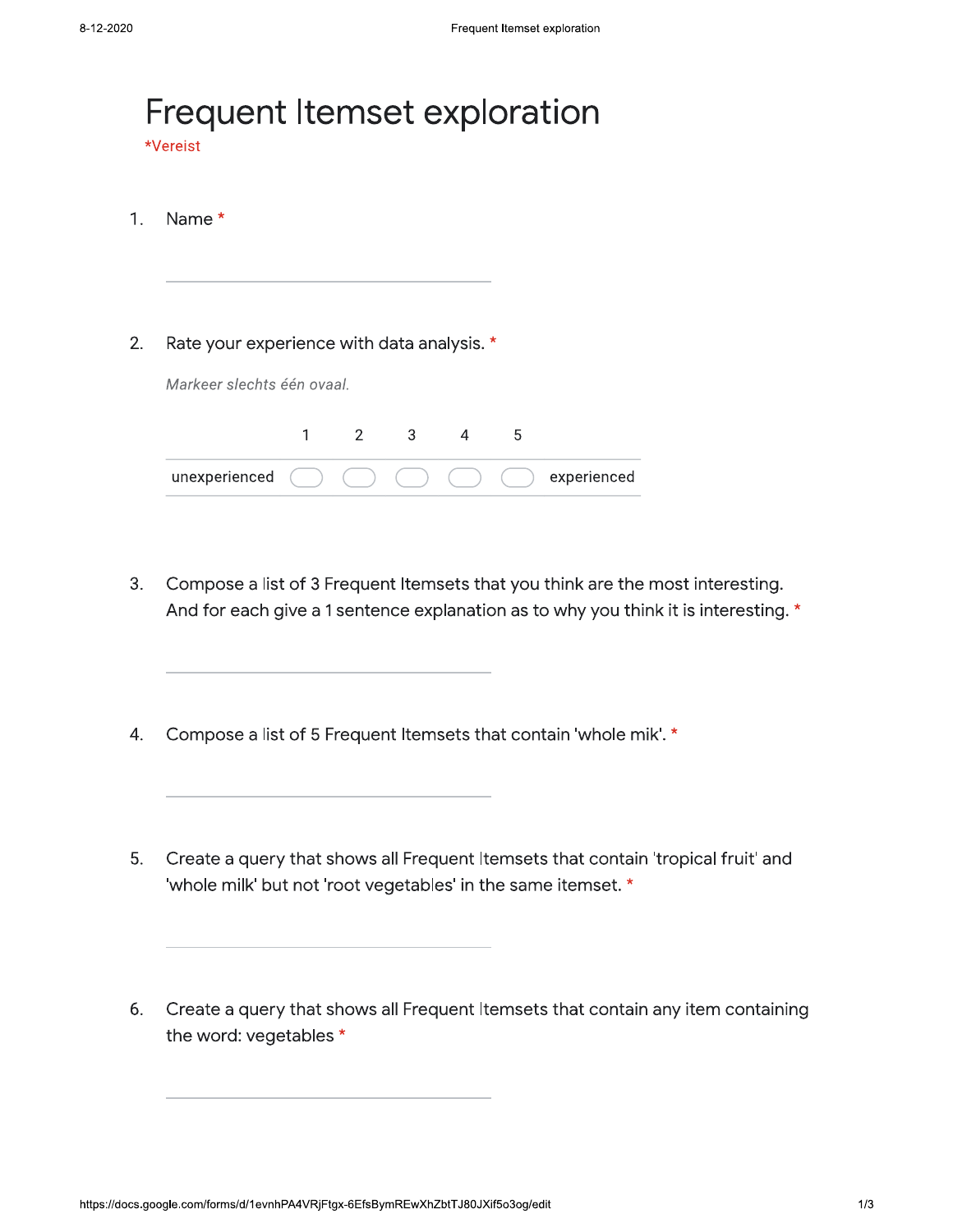9.

- $7.$ Create a query that shows all Frequent Itemsets that contain 'whole milk' or 'berries' but without showing any transactions containing both 'berries' and 'beef' together.\*
- 8. Rate how useful you find the data exploration part of the application. (being able to sort the table, click on frequent itemsets to see all occurences) \*

| Markeer slechts één ovaal.                     |   |                |   |               |   |   |               |   |   |    |  |
|------------------------------------------------|---|----------------|---|---------------|---|---|---------------|---|---|----|--|
|                                                | 1 | $\overline{2}$ |   | 3 4 5 6 7 8 9 |   |   |               |   |   | 10 |  |
|                                                |   |                |   |               |   |   |               |   |   |    |  |
|                                                |   |                |   |               |   |   |               |   |   |    |  |
|                                                |   |                |   |               |   |   |               |   |   |    |  |
| Rate how useful you find the query language. * |   |                |   |               |   |   |               |   |   |    |  |
| Markeer slechts één ovaal.                     |   |                |   |               |   |   |               |   |   |    |  |
|                                                |   |                | 3 | 4             | 5 | 6 | $\mathcal{I}$ | 8 | 9 | 10 |  |

 $10.$ Rate how well the data is displayed in the table. \*

Markeer slechts één ovaal.



Which problems(barriers) did you encounter trying to find the Frequent  $11.$ Itemsets and evaluating them? \*